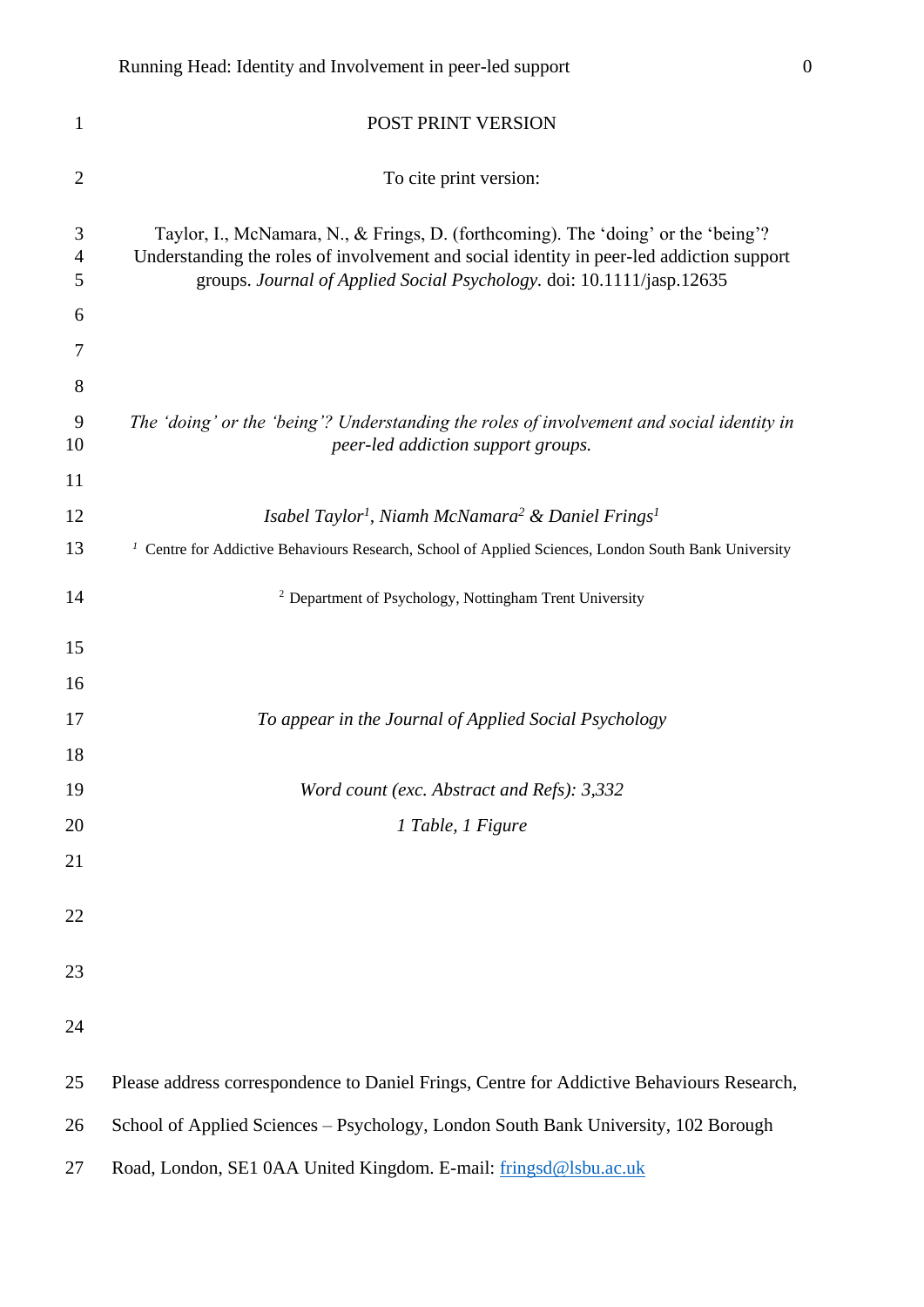*ORCIDs: Frings = https://orcid.org/0000-0002-0183-9516; McNamara = https://orcid.org/0000-0003-3123-3678*

| ×<br>۰,     |
|-------------|
| I<br>I<br>I |
| I<br>I<br>٦ |
|             |
|             |

| <br>۰,<br>I<br>٦  |
|-------------------|
|                   |
|                   |
| r<br>۰.<br>×<br>٠ |

#### *Abstract*

 While the efficacy of peer-led support groups such as AA are well established for people recovering from addiction, the 'active ingredients' which underpin their efficacy are less well understood. Drawing on social identity perspectives, in particular the Social Identity Model of Cessation Maintenance, the current study aimed to explore the relative effects of two possible processes; social identification and involvement with the group's activities. A 10 sample ( $n = 44$ ) of AA members completed measures pertaining to their social identification with AA, their involvement in the group's activities and their quit efficacy. The findings suggest that AA involvement was significantly related to identity. Mediation analysis revealed a relationship between involvement and efficacy meditated by identity. However, in contrast, the identity-efficacy link was not mediated by involvement. The findings suggest social identification with AA is as, or more important than, simple involvement in the group's activities. This suggests that group planners and facilitators should therefore encourage opportunities to generate a sense of belonging alongside the activities the group revolve around.

Keywords: social identity, alcoholism, addiction, alcoholics anonymous, public health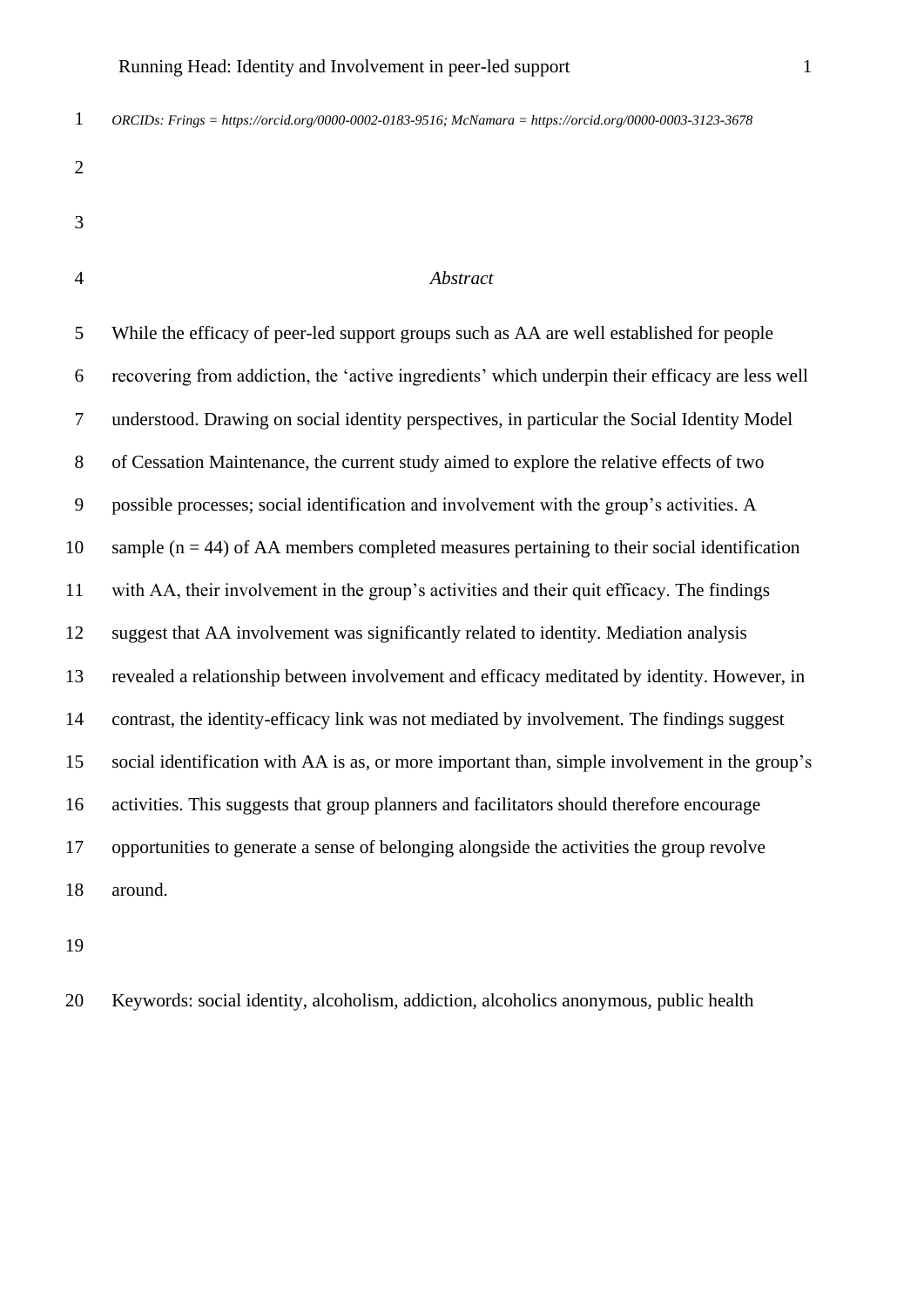*The 'doing' or the 'being'? Understanding the roles of involvement and social identity in peer-led addiction support groups.*

 For many, the path to recovery from alcohol misuse features several cycles of cessation / controlled behaviour and relapse before full recovery is achieved (Scott, Foss, & Dennis, 2005). Although both residential and non-residential treatment services are effective at maintaining treatment goals whilst underway, they are time limited in duration, and the risk of relapse increases significantly upon discharge (Gossop, Green, Phillips, & Bradley, 1989). The current paper explores how peer-led support groups which provide continuing support, in particular Alcoholics Anonymous [AA], may operate to maintain recovery and decrease relapse rates. Specifically, it tests two features of such groups; the generation of a *social identity* (aspects of the self-associated with social categories; Tajfel & Turner, 1979) and the opportunity for *involvement in group activities* (i.e. social contact combined with partaking or supporting the organised activities of, the group) which may be 'active ingredients' for peer-led support groups in general.

 In the realm of addiction, identification with protective social categories are associated with quit efficacy (a proxy for success; Buckingham, Frings, & Albery, 2013; Gulliver, Hughes, Solomon, & Dey, 2006; Kelly & Greene, 2014; Miller, Westerberg, Harris, & Tonigan, 1996) in a variety of populations such as gamblers, drinkers, smokers and other substance users (Buckingham et al., 2013; Dingle, Stark, Cruwys, & Best, 2015; Frings, Collins, Long, Pinto, & Albery, 2016; Wolff, von Hippel, Brener, & von Hippel, 2015). Similarly, involvement in the activities of the group has been linked to better recovery outcomes in studies exploring the offering of help to others, being a sponsor, getting involved in practical issues such as setting up rooms before meetings, or taking strategic leadership roles within the organisation (Hutchinson, Cox, & Frings, 2018; Kelly, Stout, Magill, Tonigan, & Pagano, 2010; McKellar, Stewart, & Humphreys, 2003; Montgomery, Miller, &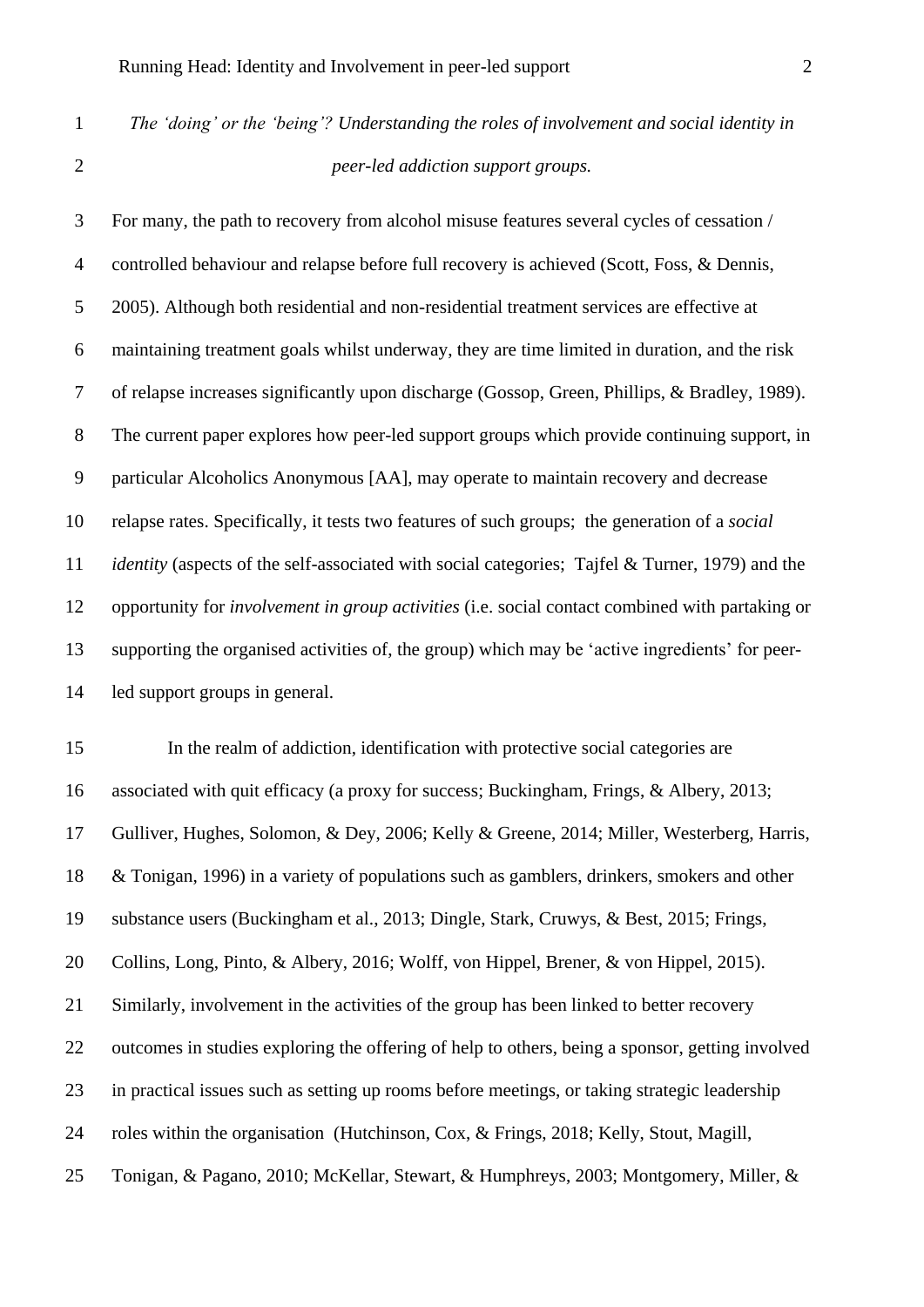Tonigan, 1995; Tappin et al., 2015). Involvement has been shown also been shown in some 2 studies to be more important than mere attendance (Sani, Herrera, Wakefield, Boroch, & Gulyas, 2012; Sheeren, 1988). However, in the extant addictions literature, little work has simultaneously explored the possible relationships between social identity and involvement. The current study investigated these two processes in the context of people seeking peer-led support for alcohol addiction. In particular, it tested the role of identity and involvement amongst members of Alcoholics Anonymous.

#### *Alcoholics Anonymous*

 AA is an effective form of peer-led support for those seeking to address alcohol related problems (Gossop et al., 2003; Humphreys, Blodgett, & Wagner, 2014; Kelly et al., 2010). It is also prevalent: AA itself reports there are 3,585 groups in England and Wales and 902 in Scotland (Alcoholics Anonymous, 2018). They estimate their membership in these territories as being between 33,000 and 40,000, leading to 3 million attendances a year. Independent research also suggests it is also a popular choice of support, with around 80% of US drinkers who are trying to quit attending one or more sessions (Dawson, Grant, Stinson, & Chou, 2006). Evidence also suggests that active involvement in AA leads to positive outcomes, observed 16 years from initial help seeking behaviour (Moos & Moos, 2004, 2006).

*The Social Identity Model of Cessation Maintenance* 

The Social Identity Model of Cessation Maintenance (SIMCM; Frings & Albery, 2015, 2017)

argues that group processes in addiction recovery are related to the level of social identity

(aspects of the self which are associated with social categories, see Tajfel & Turner, 1979;

Turner, Hogg, Oakes, Reicher, & Wetherell, 1987) related to being 'in recovery', (or 'an ex

…', etc.). Social identities around recovery can be based on the immediate support group an

individual attends, associated with recovery (or similar) movements (e.g. '12 stepper', ex-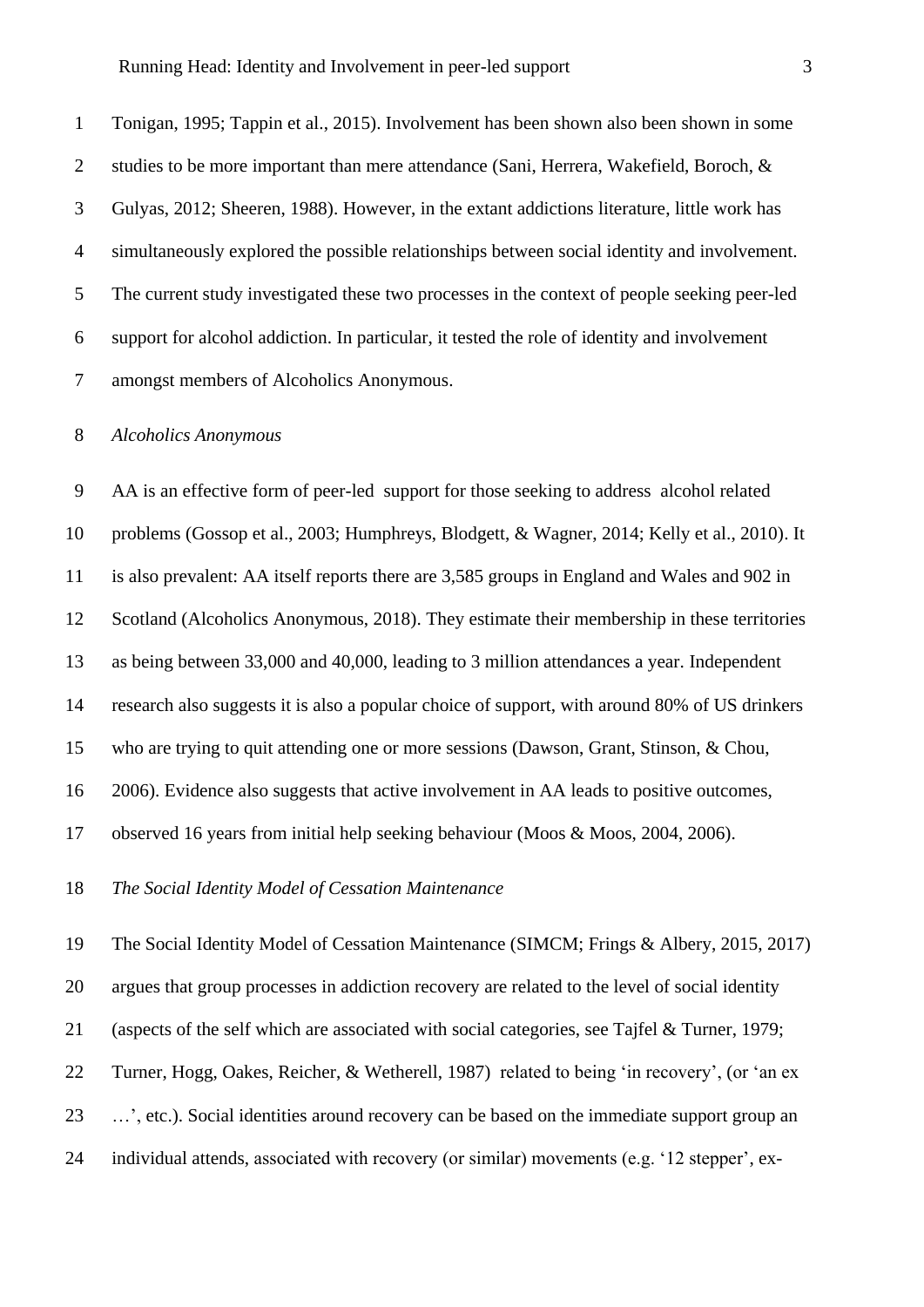#### Running Head: Identity and Involvement in peer-led support 4

 gambler etc), or a more general identity developed through association with other quitters. These are likely to form part of individual's self-concept but, when activated, also guide behaviour. Research suggests that social identities supportive of recovery are protective of cessation as they (i) increase self-esteem and quit efficacy (Buckingham et al., 2013; Dingle, Stark, et al., 2015; Wolff et al., 2015), (ii) contextualise the risks and rewards of the addictive behaviour, and provide group based social norms to follow in high risk situations (Frings et al., 2016) (iii) provide a source of beneficial social support and control, including the opportunity to both receive and give support (Frings et al., 2016; Hutchinson et al., 2018). Recovery-based identities also provide a rationale for pursuing other, non-addiction related, aspirational identities and social networks which are themselves protective (Best et al., 2016; Dingle, Cruwys, & Frings, 2015).

#### *Identification and involvement*

 Identity and involvement are related constructs. Taking part in group activities has been shown to bolster levels of identification across a variety of populations, and within different domains such political activism, sexual orientation identity, educational / adolescent peer groups affiliation (Eccles, Barber, Stone, & Hunt, 2003; Haggard & Williams, 1992; McKenna & Bargh, 1998; Pugh & Hart, 1999). Having a strong social identity also increases participation in group activities (Becker, Wagner, & Christ, 2011; Leach et al., 2008). As such, identity and involvement they can be seen as reciprocal processes - both closely related and self-reinforcing (Asch, 1955). Thus, from both the perspective of SIMCM and evidence drawn from the wider literature, having a social identity associated with a group may be an 'active ingredient' in peer led groups such as AA, promoting positive recovery outcomes such as increased quit efficacy. Moreover, identity may relate both directly on such outcomes, and via its relationship with involvement. Similarly, involvement may have a direct effect on efficacy, and an indirect one via its relationship with identity. The current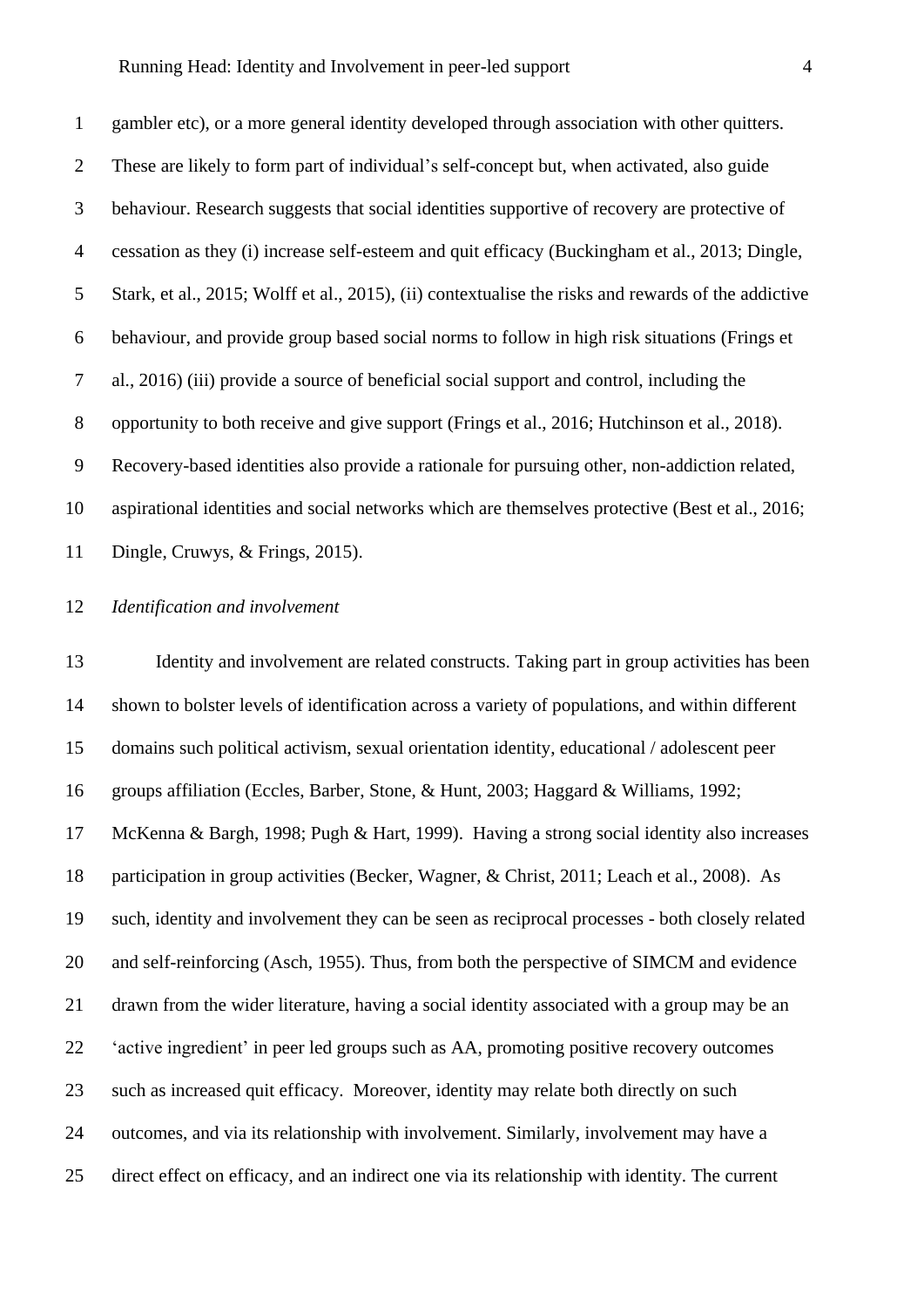study tested two mediation models to explore these possibilities. In the first, the unique relationship between involvement and a recognised proxy of quit success (quit efficacy; Buckingham et al., 2013; Dingle, Stark, et al., 2015) was modelled, alongside a test of the mediation of this effect with social identification with AA. In the second, the unique relationship with social identity on quit efficacy, and those mediated through involvement, were tested.

#### *Methods*

*Participants*

9 31 males and 13 females took part in the study (total  $n = 44$ ). Ages ranged from 20 to 83 10 years ( $M = 45$ ,  $SD = 14.35$ ). All participants were recruited through opportunity sampling via a link posted on a Facebook group. To be eligible to take part, participants had to be over 18 years old and had to have attended AA in the three months prior to the study. Post-hoc sensitivity analysis revealed the sample size was sufficient to detect an effect size  $f^2 = 0.24$ , 14  $(\alpha = .05, \text{ and power} = .80)$  in a linear regression with two predictors.

*Design*

A correlational design was used, with measures comprising involvement with AA, abstinence

efficacy, recent relapse history and social identification with AA. Demographic information

18 (age and gender<sup>1</sup>) and number of AA sessions attended in last 90 days were also measured).

*Materials* 

- *Involvement in AA.* Involvement in AA was assessed using 22 items adapted from the
- Alcoholics Anonymous Involvement Scale (AAI) developed by Project MATCH (Tonigan,

<sup>&</sup>lt;sup>1</sup> Ages and gender were collected from the sample separately from the main measures.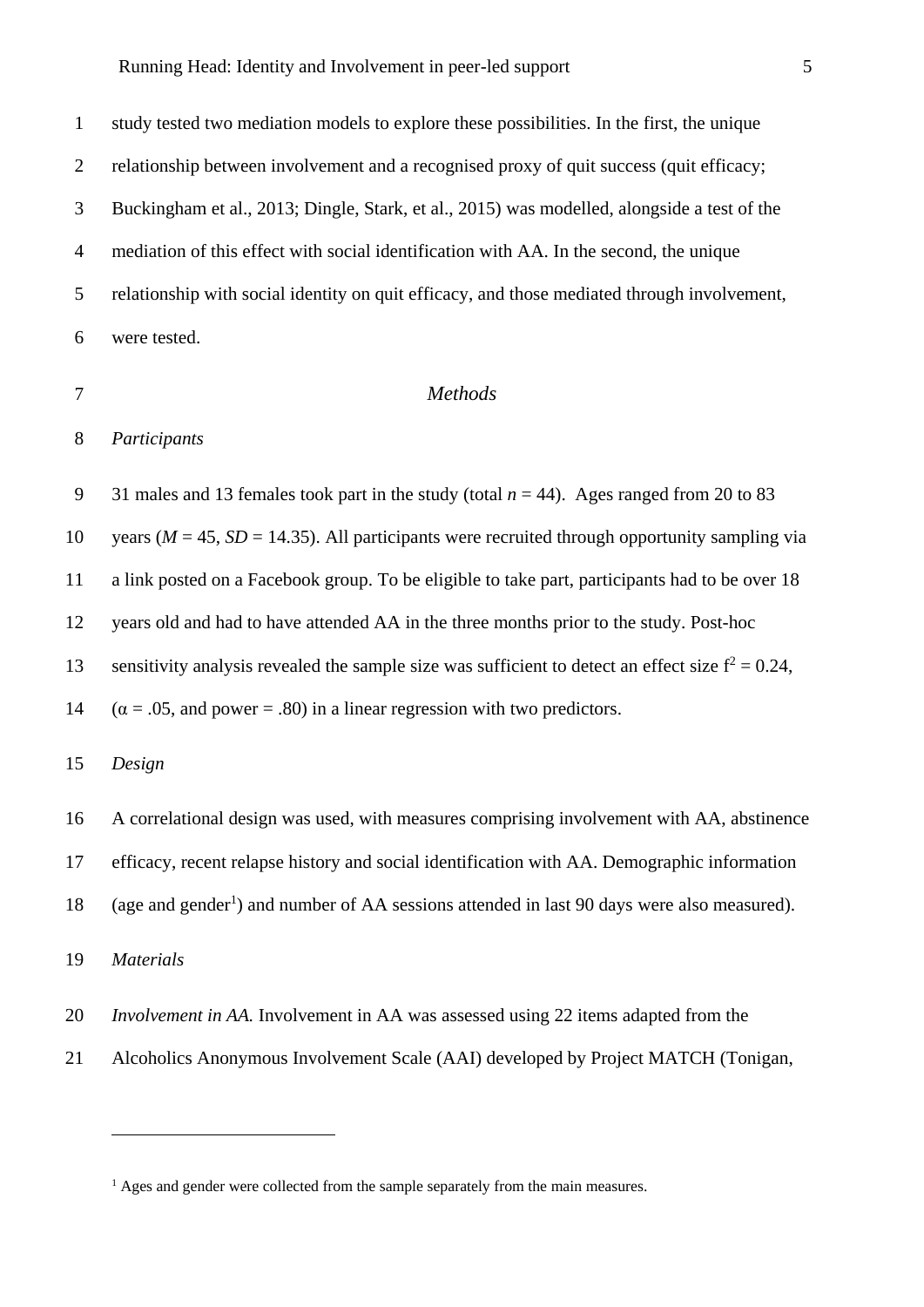2 attended in the past 90 days (scored as; No attendance  $(0 \text{ days} = 0)$ ; quarterly to monthly  $(1-3 \text{ years})$  $3$  days = 1); less than 1-2 times/week (4-24 days = 2); most days of the week (25-85 days = 3); 4 daily (86-90 days = 4). The second section asked 21 questions about behaviours relating to 5 engagement in self-help. For example, 'in the last 90 days have you had a sponsor; shared in 6 a meeting; helped another member of AA?'. Participants responded 'Yes' (coded 1) or 'No' 7 (coded 2). These 21 items were summed, with higher total scores indicating a greater level of 8 involvement in AA. Internal reliability was high (Cronbach's  $\alpha = .98$ ). 9 *Abstinence self-efficacy.* Participants' abstinence self-efficacy was measured using 19 10 questions taken from the Situational Confidence Questionnaire (Annis, 1982). The 11 questionnaire yields an overall self-efficacy rating based on a variety of high-risk situations 12 that may cause relapse, scored on a 5-point Likert scale;  $(1 = not at all confident; 2 = not very$ 13 confident;  $3 =$  moderately confident;  $4 =$  fairly confident and  $5 =$  extremely confident). The 14 questionnaire comprises four dimensions; *negative affect related* (e.g. 'When I am feeling 15 depressed; when I feel angry inside'); *positive/social affect related* (e.g. 'When I am being 16 offered substances in a social situation'); *physical* (e.g. 'when I have a headache') and 17 *withdrawal and urge related* (e.g. 'When I feel a craving for a substance'). The second 18 section of the questionnaire asked 2 questions; (i) How difficult is it for you to abstain despite 19 attending AA? (1 = extremely difficult, 2 = fairly difficult, 3 = moderately difficult, 4 = not 20 very difficult,  $5 = not$  difficult); (ii) How much do you agree that giving and receiving help in 21 AA as the main factor for preventing you from relapsing? (1 = strongly disagree,  $2 =$ 22 disagree,  $3$  = neither agree nor disagree,  $4$  = agree,  $5$  = strongly agree). Mean scores were 23 calculated such that higher scores show stronger efficacy. Internal reliability of the scale was 24 high (Cronbach's  $\alpha = .92$ ).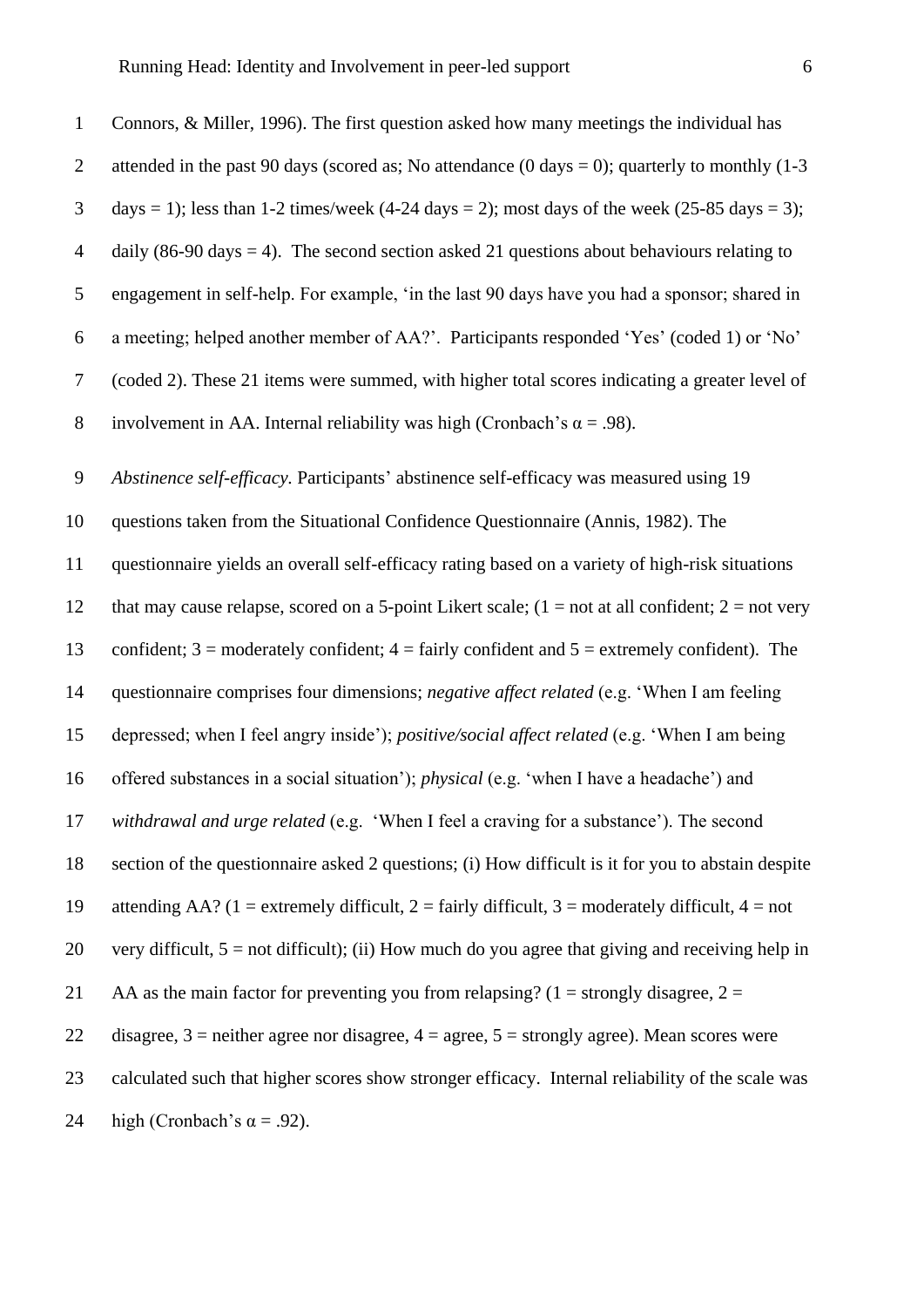| $\mathbf{1}$   | Relapse rates. Participants were asked 'how many times have you relapsed since attending                       |
|----------------|----------------------------------------------------------------------------------------------------------------|
| 2              | AA in the past 90 days' and given a number of response options; 0-2 times [coded 4], 3-5                       |
| 3              | times [3], $2 = 6-8$ times [2], $9-11+$ times [1]. Higher scores indicated low number of relapses.             |
| $\overline{4}$ | Social identification with AA. Social identification with AA was measured using items drawn                    |
| 5              | from Leach et al., (2008) multicomponent social identity scale. The items used were 'I feel                    |
| 6              | committed to AA', 'The fact that I am in AA is an important part of my identity', 'Being in                    |
| $\overline{7}$ | AA is an important part of how I see myself', 'I am similar to many members of AA'.                            |
| 8              | Responses to these items were based on a seven-point Likert type scale; $(1 =$ strongly                        |
| 9              | disagree, $2 =$ disagree, $3 =$ somewhat disagree, $4 =$ neither agree nor disagree, $5 =$ somewhat            |
| 10             | agree, $6 = \text{agree}$ , $7 = \text{strongly agree}$ ). Mean scores were calculated such that higher scores |
| 11             | show stronger identification with AA. Internal reliability of the scale was high (Cronbach's $\alpha$ )        |
| 12             | $= .94$ ).                                                                                                     |
| 13             | Procedure                                                                                                      |

 Participants followed a link to the study (hosted on a Qualtrics platform). They provided informed consent online, completed the scales (in the order presented in the design section above) and were thanked and debriefed. On a separate occasion, all participants were followed up to collect demographic information.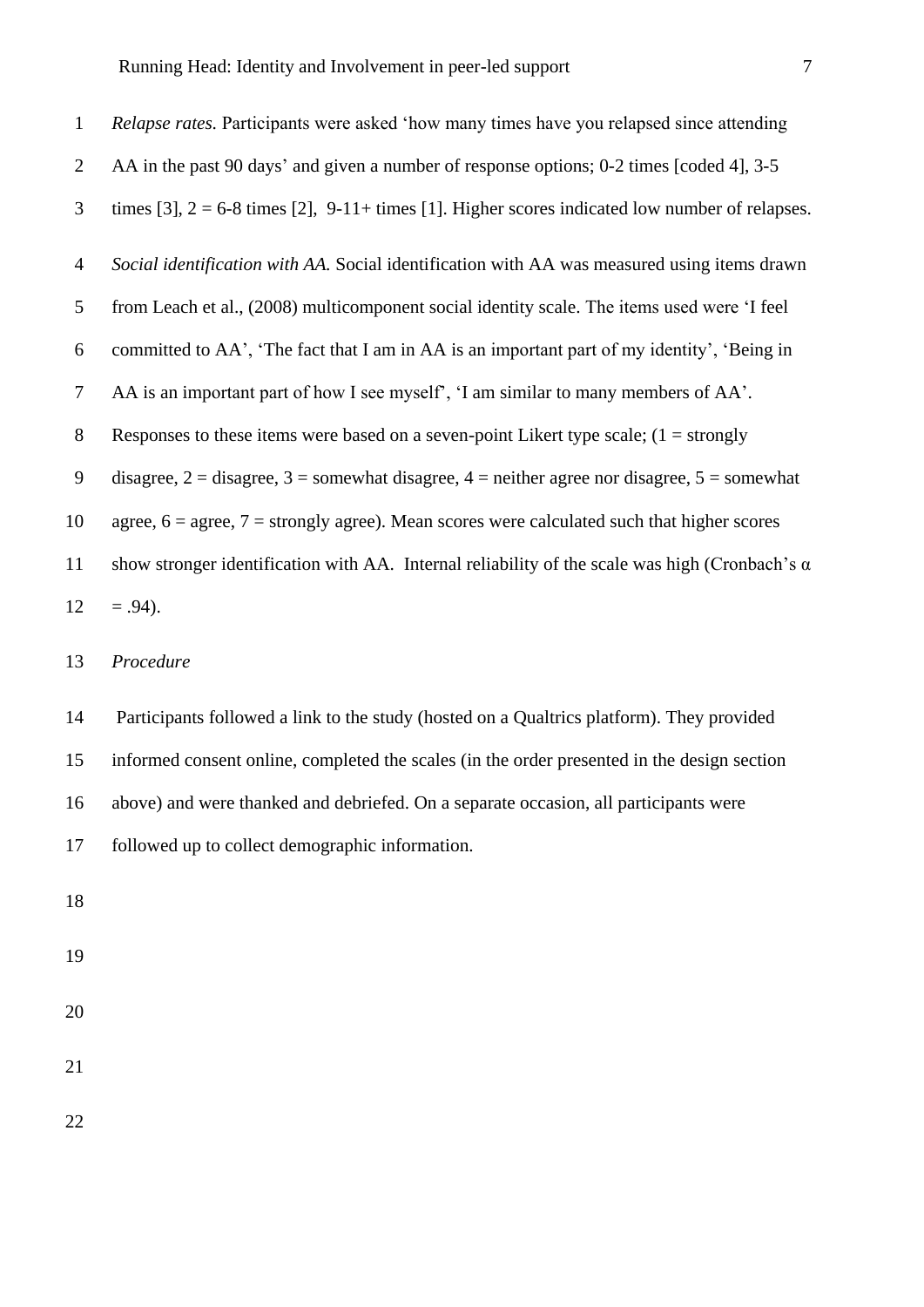## *Results*

### *Variable characteristics.*

- As can be seen in Table 2, all variables in the study correlated positively. To explore the
- potential risk of multicollinearity between identity and the other variables to be included in
- our main analysis, bootstrapped Pearson's correlation were undertaken. The upper and lower
- 95% confidence intervals for the relationship with involvement were .68-.90. For efficacy,
- they were .59-.90.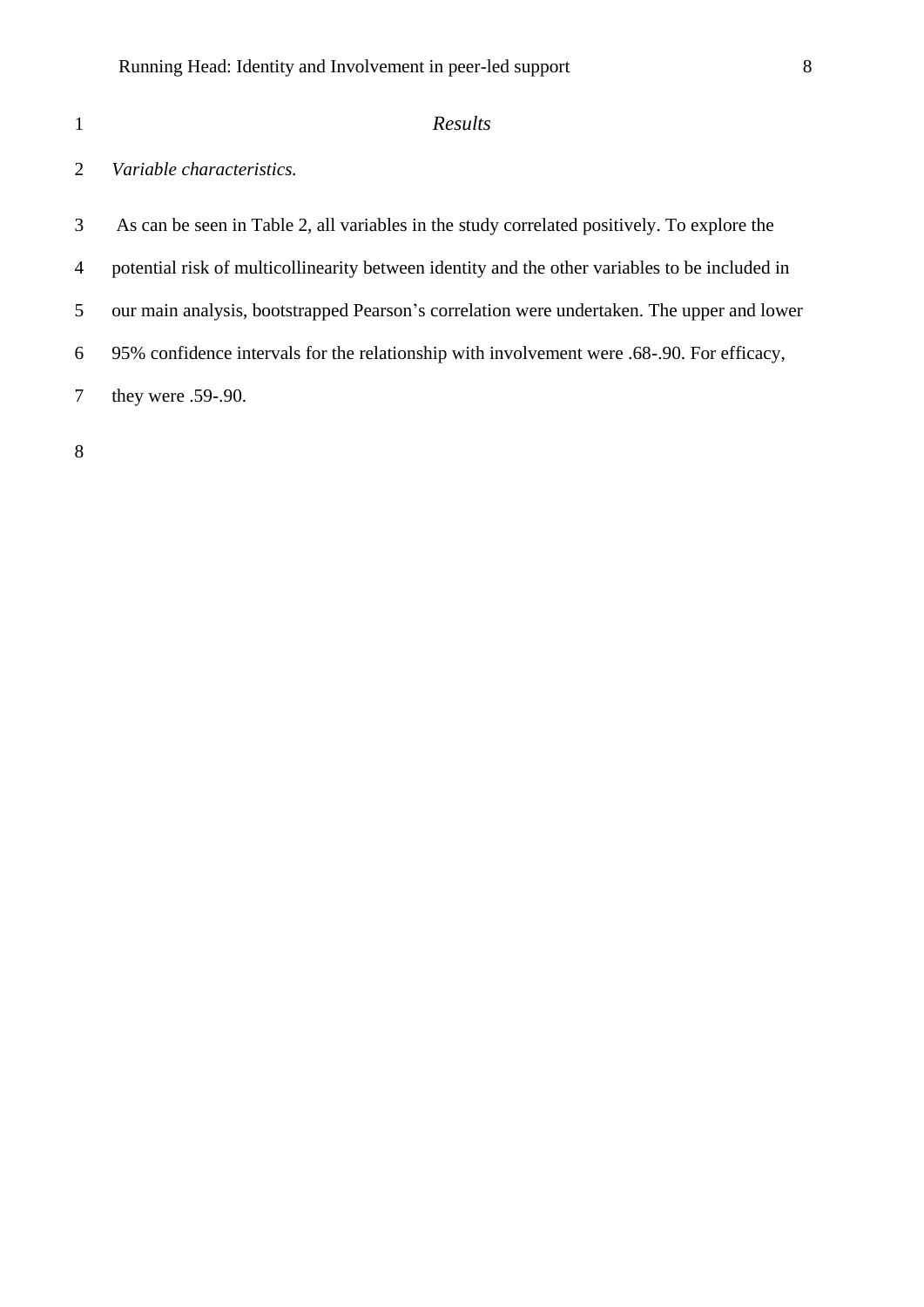#### 1 Table 1.

#### 2 *Descriptive statistics of study variables and their zero-order relationships.*

|                             | M(SD)         | $\mathcal{I}.$ | 2.       | 3.       | $\mathcal{A}_{\cdot}$ | 5.       |
|-----------------------------|---------------|----------------|----------|----------|-----------------------|----------|
| 1. Number of meetings       | 30.90 (27.17) | $-$            | $.67***$ | $.55***$ | $.39**$               | $.80***$ |
| attended in last 90 days    |               |                |          |          |                       |          |
| 2.Involvement               | 15.17(7.49)   |                |          | $.64***$ | $.59**$               | $.80***$ |
|                             |               |                |          |          |                       |          |
| 3. Efficacy                 | 3.80(1.02)    |                |          |          | $.62***$              | .79***   |
|                             |               |                |          |          |                       |          |
| 4. Relapse in last 90 days. | 3.68(0.83)    |                |          |          | --                    | $.65***$ |
|                             |               |                |          |          |                       |          |
| 5. Identity                 | 5.09(1.87)    |                |          |          |                       |          |
|                             |               |                |          |          |                       |          |

3 *Note:* 
$$
** = p < 0.01
$$
,  $***p < 0.001$ .

#### 4

#### 5 *Mediation analyses*

6 The first mediation model (see Figure 1) was tested with involvement as a predictor, identity 7 as a mediator and efficacy of the outcome variable was tested using the Hayes (2013) Process 8 macro (Model 4, with 5,000 bootstrap samples). Confidence intervals (CIs) are reported at the 9 95% level. The overall model was significant.  $R^2 = .62$ ,  $F(2,41) = 33.36$ ,  $p < .001$ . Identity was 10 predicted by involvement  $(a_{ij} = 0.21, SE = 0.02, t = 8.89, p < .001, CIs = 0.16, 0.25)$ . 11 Efficacy was predicted by identity  $(b_{ij} = 0.41, SE = 0.09, t = 4.70, p < .001, Cls = 0.23, 0.59)$ , 12 but not by involvement (*c'*1= < 0.01, SE = 0.02, *t* =0.22, CIs =-0.04, 0.05). The indirect effect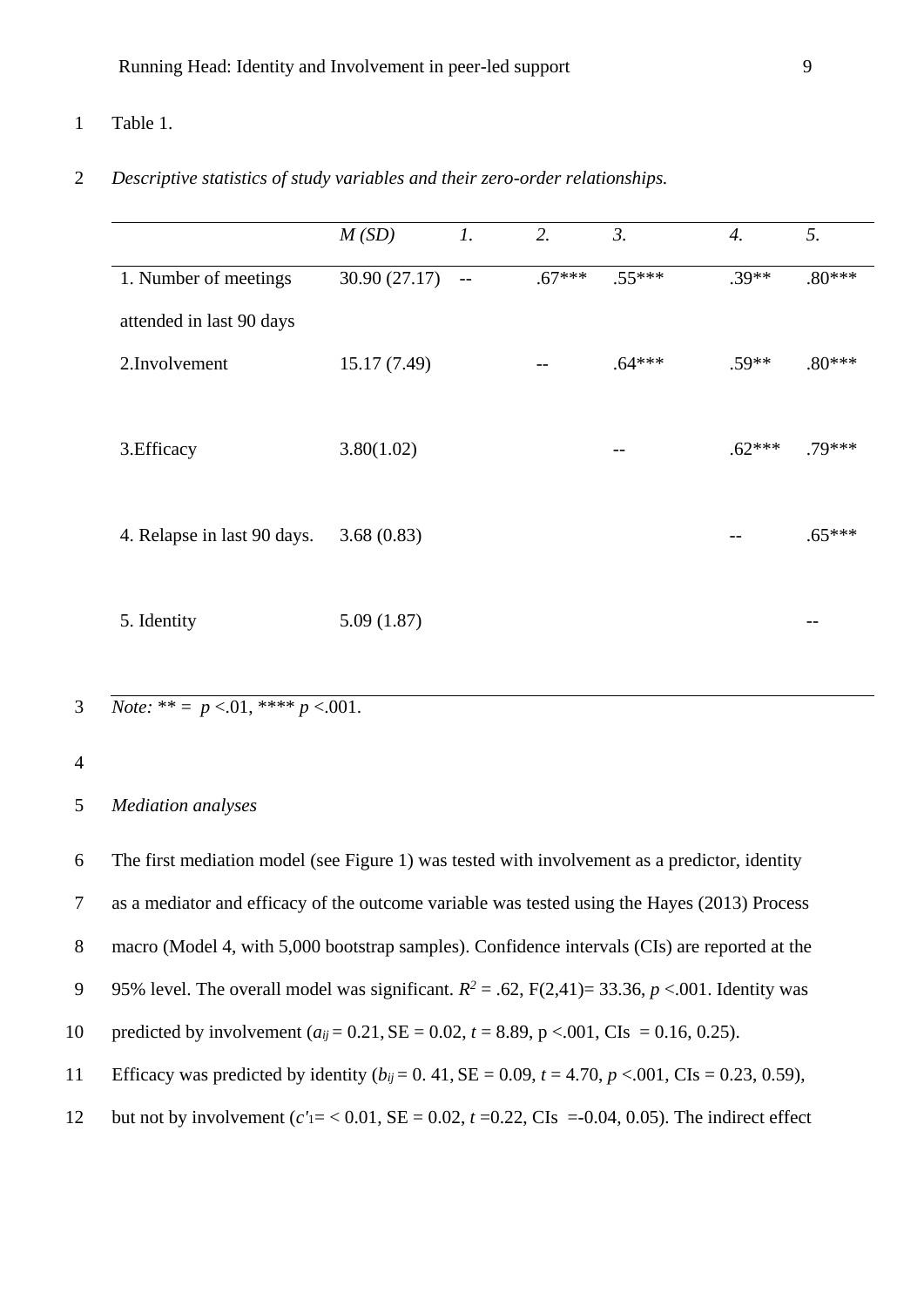1 of involvement mediated by identity was positive and significant,  $a_1$ *ib*<sub>1</sub>*j* =0.09 SE = 0.03, CI<sub>s</sub>

$$
2 = 0.03, 0.15.
$$





4 The second mediation model reversed the predictor and the mediator, in order to estimate the 5 indirect effect of identity via involvement. The overall model predicted (as expected) the 6 same level of variance;  $R^2 = .62$ ,  $F(2,41) = 33.36$ ,  $p < .001$ . Involvement was predicted by 7 identity  $(a_{ij} = 3.11, \text{SE} = 0.36, t = 8.69, p < .001, \text{CIs} = 2.39, 3.84)$ . Efficacy was not 8 predicted by involvement  $(b_{ij} < 0.01, SE = 0.02, t = 0.02, p = .823, CIs = -0.04, 0.05)$ , but was 9 positively predicted by identity  $(c<sub>I</sub>= 0.41, SE = .09, t = 4.70, CIs = 0.24, 0.59)$ . The indirect 10 effect of identity mediated by involvement was not significant,  $a_{1j}b_{1j} = 0.02$ , SE = 0.08, CIs = 11 -0.21, 0.15.

 In summary, involvement was significantly related to identity. Higher levels of involvement were also related to increased efficacy, but this effect was mediated fully by increases in social identity. Identity was positively related to involvement and efficacy, but had no indirect on efficacy via involvement.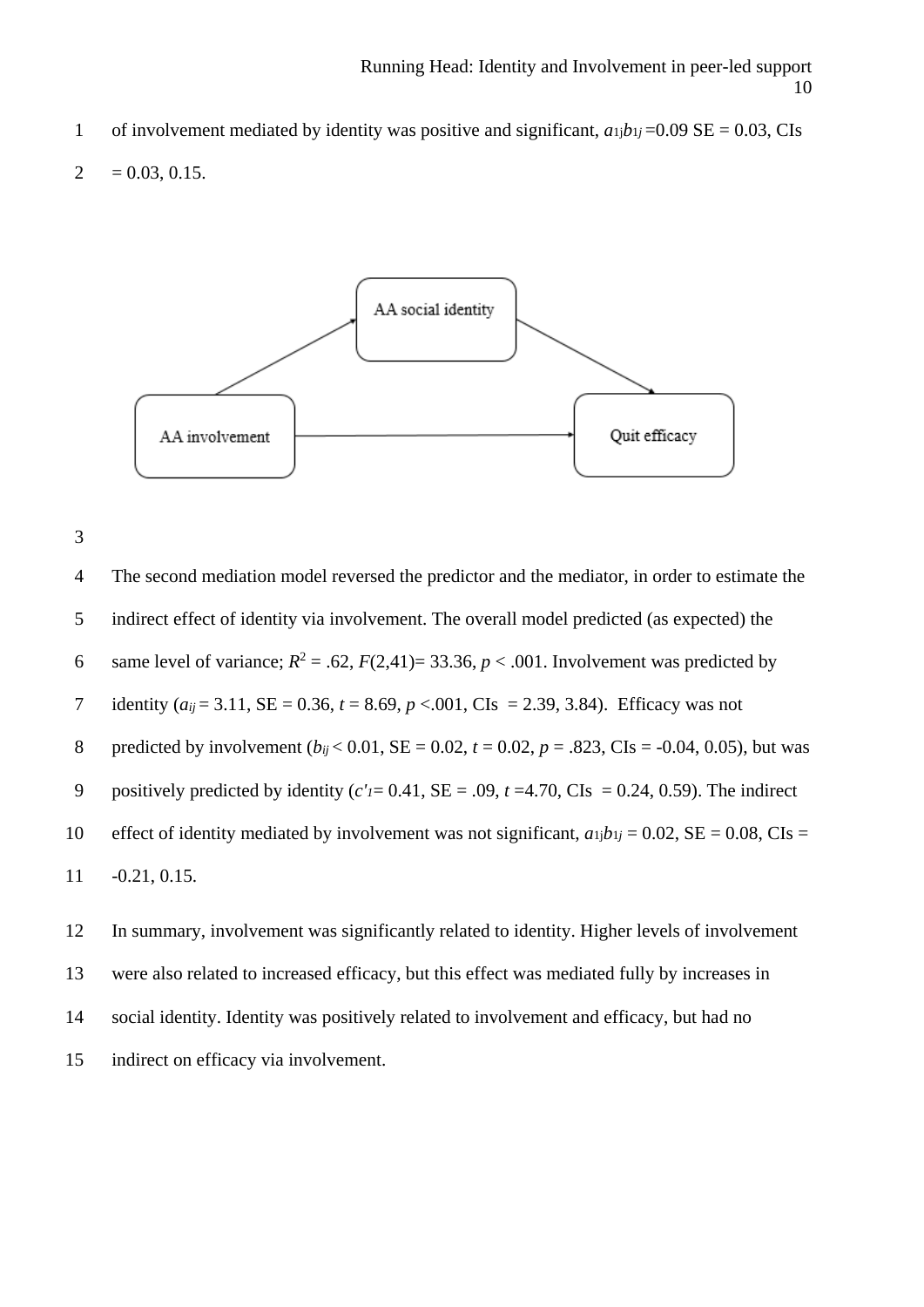#### *Discussion*

 Drug and alcohol treatment services provide effective interventions and treatments to support recovery for those seeking to desist from addiction. However, the psychological mechanisms which underpin these effects are still poorly understood. The current paper tests the role of two processes – active involvement and the generation of a social identity associated with the research group, which may underpin the effectiveness.

 In the current study, both active involvement in the activities of a peer-support group (in this case, activities such as supporting the logistical operation of the group, directly mentoring others, outreach, etc) and having a strong social identity associated with it were both significantly related to self-reported quit efficacy (an established proxy for past and future quit success; Geen, 1991; Gulliver et al., 2006; Miller et al., 1996). Identity and involvement were also strongly related (with 64% of variance in one dimension being predicted by the other). Mediation analysis revealed a relationship between involvement and efficacy meditated by identity. However, in contrast, the identity-efficacy link was not mediated by involvement.

 These findings have several theoretical and practical implications. In the field of addiction, models such as SIMCM and SIMOR (the Social Identity Model of Recovery) both argue that social relationships and identities are an important part of the recovery process (Best et al., 2016; Frings & Albery, 2015, 2017). SIMCM explores the processes through which social identity associated with recovery operates and highlights factors such as increases in efficacy, reframing the meaning of events, social support, and normative control. SIMOR highlights the importance of social network change to include a greater number of, and identification with, multiple social groups which have no bearing on substances use or misuse (Best et al., 2016; C. Haslam et al., 2019). It also considers the transition from a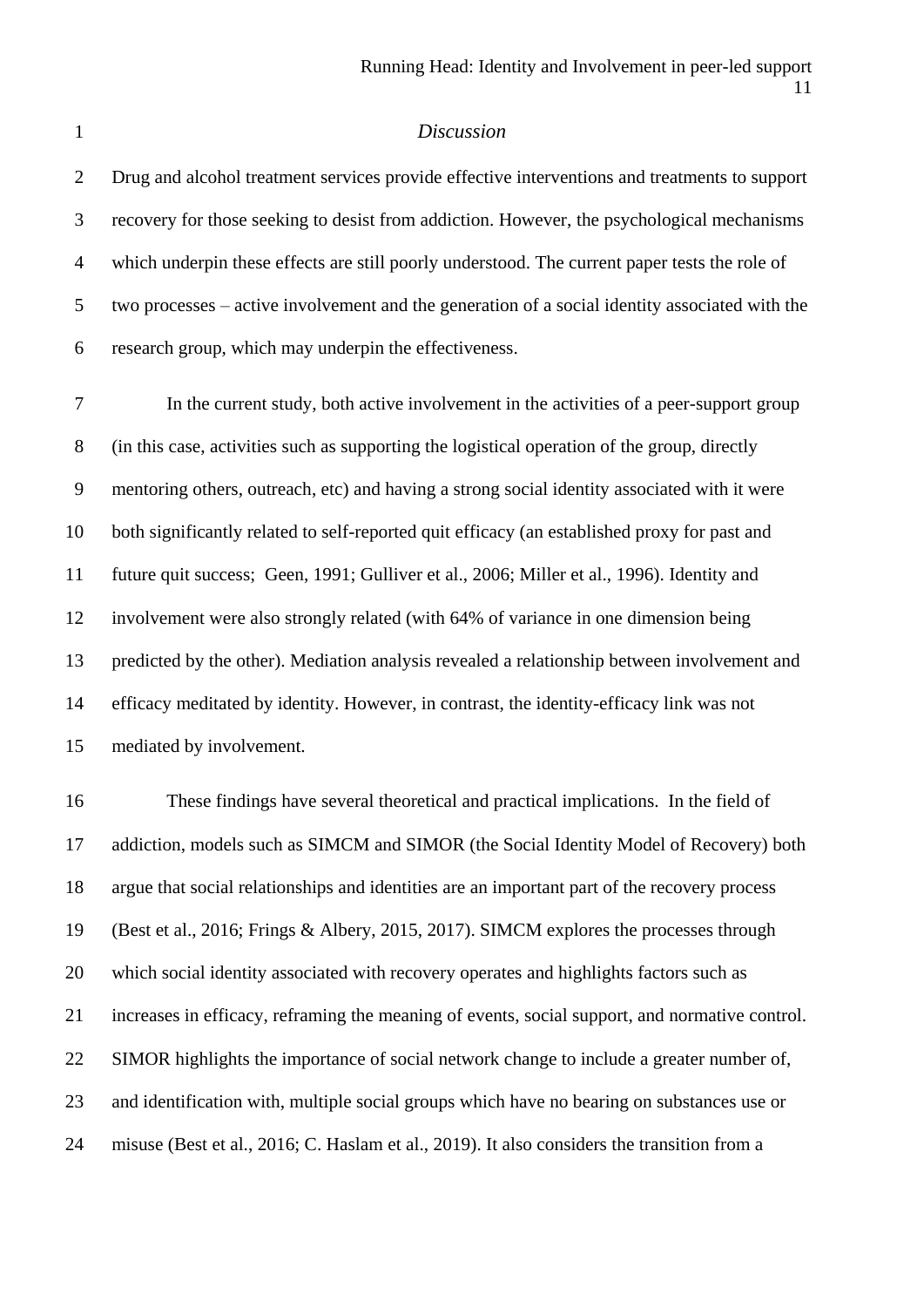substance related to a recovery related social identity. The current findings support and expand both approaches- highlighting the importance of social identification with recovery, and suggesting that there are important processes which are unique to identity above and beyond taking part in the activities of the group – social identity could thus be considered one of the 'active ingredients' of group life in therapeutic contexts.

 The current findings also have relevance for models of social identity which consider behavioural enactment. For instance, identity motives approach such as Vignoles' (Vignoles, Regalia, Manzi, Golledge, & Scabini, 2006) argues that the ability to behave in line with social norms and standards and fulfil group goals are key determinants of of how we subsequently construct the *content* of our social identities. Similarly, the Situated Identity Enactment model (Cruwys, Platow, Rieger, Byrne, & Haslam, 2016) argues that taking part in the activities is a form of identity enactment, which is produced by an interaction of social context, social identity and social norms (see also Cross et al., 2017). In the current study, the observed links amongst, and differentiation between, identity and involvement supports both of these notions.

 Insights into the 'active ingredients' of groups – in this case AA – also has practical implications for those running activity based or therapeutic groups, both within and beyond the realm of addiction. The finding that developing a sense of social identity is important to positive outcomes, to the same or greater extent than actual involvement, suggests group facilitators should aim to provide opportunities for such an identity to develop, and referrers should evaluate the extent these are present while selecting appropriate groups for clients. People in recovery should also consider the extent a particular group is likely to be one they can affiliate with meaningfully, to ensure higher retention rates (Marshall, Albery, & Frings, 2018). In particular, attention should be paid to the extent that groups have a good *normative fit* (i.e. the norms of group are similar to what the one expects), *comparative fit* (i.e. the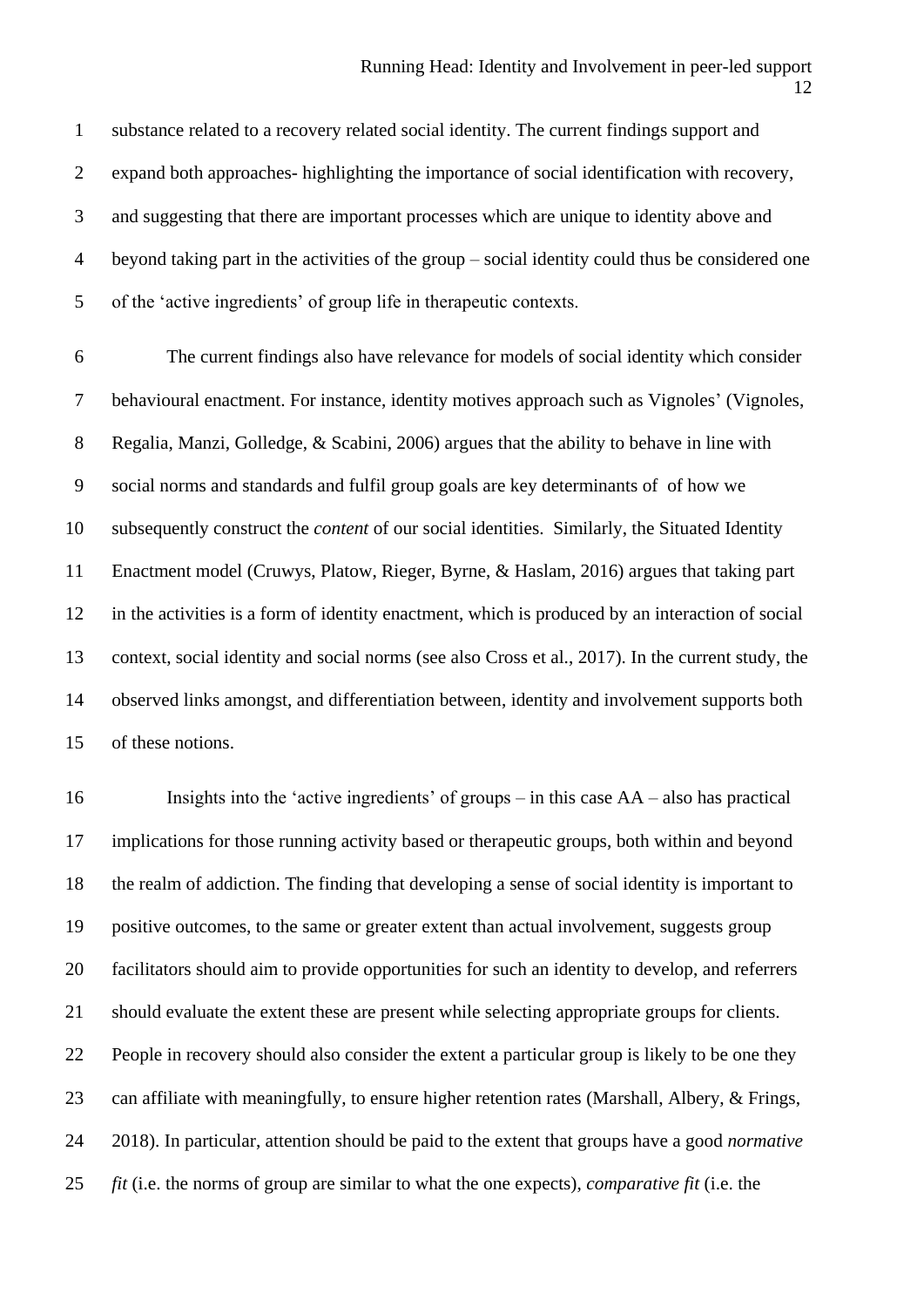distinction of what defines the group from others is psychologically meaningful) and that one's past experiences and goals allow *perceiver readiness* (i.e. that there is overlap between experiences and goals which make the identity cognitively accessible). These constructs, drawn from social categorisation theory, are theoretically and empirically supported means of helping foster social identity (S. A. Haslam, Postmes, & Ellemers, 2003; S. A. Haslam, Powell, & Turner, 2000; J. Turner, 1982). In terms of the actual operation of groups themselves, evidence suggests that inter-dependency, mutual goals and opportunities for social interaction which is not task-focussed have all been linked to development in social groups (Brown, 2001). These can be facilitated by a systematic approach to the design of sessions (Borek, Abraham, Smith, Greaves, & Tarrant, 2015; Tarrant et al., 2016).

 The current study has a number of limitations. The sample size was relatively small. This is not uncommon in research with populations undergoing addiction recovery (i.e Frings et al., 2016) and the achieved power was sufficient to detect effect medium to large effects sizes, which can be argued to be of a magnitude required to reach clinical significance in psychosocial settings. However, it may limit the generalisability of the findings. A larger sample, incorporating a wider range of treatment modalities (i.e. SMART recovery – a form of group CBT - or online groups, for instance) would effectively address this in future research. The sample was also self-selecting. As such, it may be that the high levels of social identification and efficacy observed was in part due to the inclusion of people who chose to remain in AA, rather than a sample of people who may not be well-matched to the program. Finally, as the study adopted a cross-sectional, rather than longitudinal/prospective, approach, causation cannot be inferred. However, we note that where longitudinal work has been conducted on variables such as social identity and addiction-related outcomes, causational links have been observed (Dingle, Stark, et al., 2015; Wolff et al., 2015). In a similar vein, dimensions such as involvement and identity are also conceptually likely to be reciprocal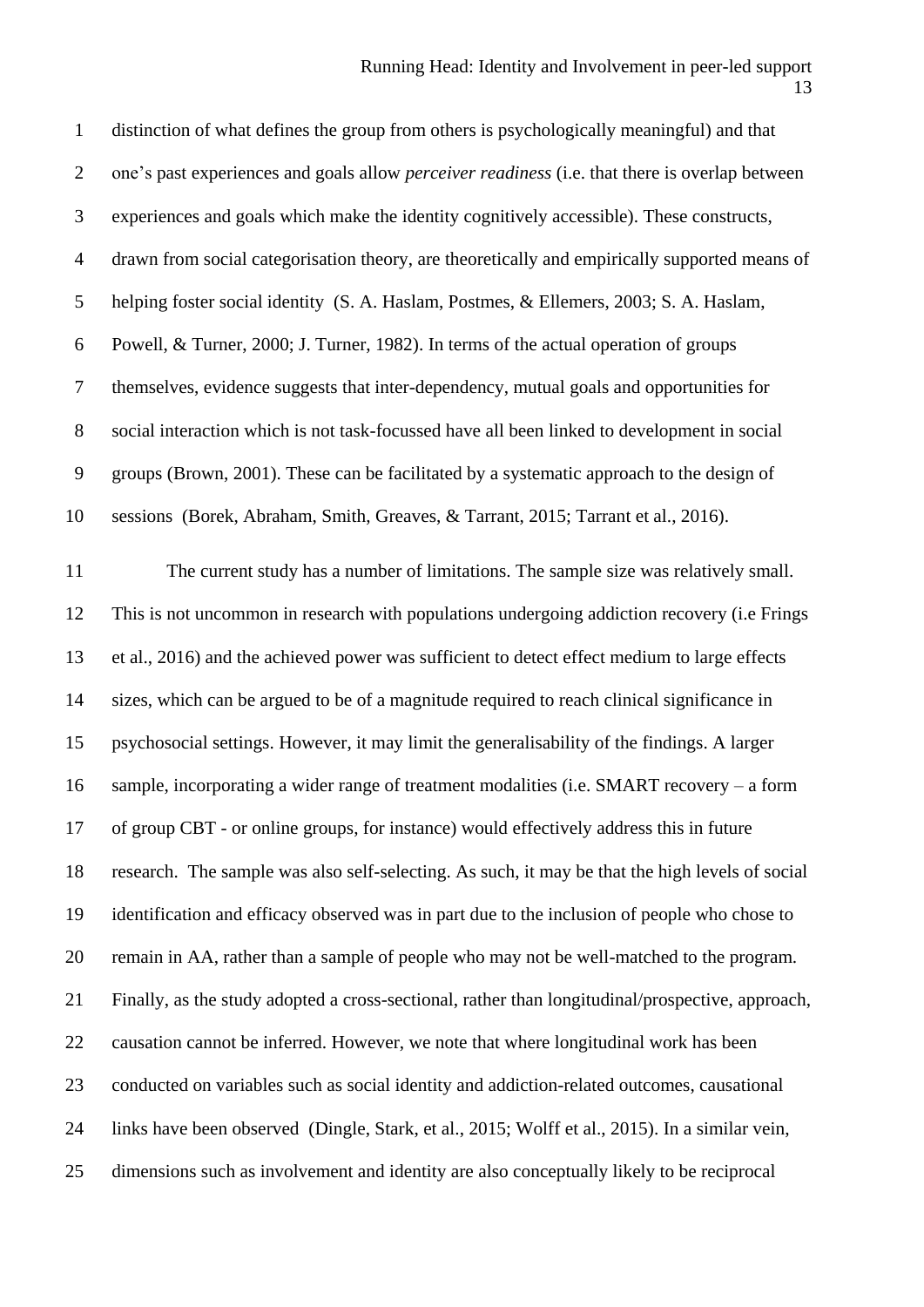#### Running Head: Identity and Involvement in peer-led support

 processes which interact dynamically over time, rather than having static relationships (Vignoles et al., 2006). A final related limitation is the current operationalisation of group involvement, which combined measures of social contact and engagement in group activities. Whilst this definition draws upon established approaches in the addiction field (Tonigan et al., 1996) it is possible these three components (contact, activities and identity) have differential effects on outcomes (Sani et al., 2012). Equally, levels of contact could be high whilst levels of engagement are low (or vice-versa). Both of these nuances represents avenues for future research.

 In conclusion, the current study suggests identity is an active ingredient of peer-led support groups which relates to positive health outcomes. It appears to do so to an equal, or perhaps greater extent than does involvement in the group's activities (as well as being closely linked to such involvement). To that end, the key implication of the study is that peer led and therapeutic groups should foster social identity where possible.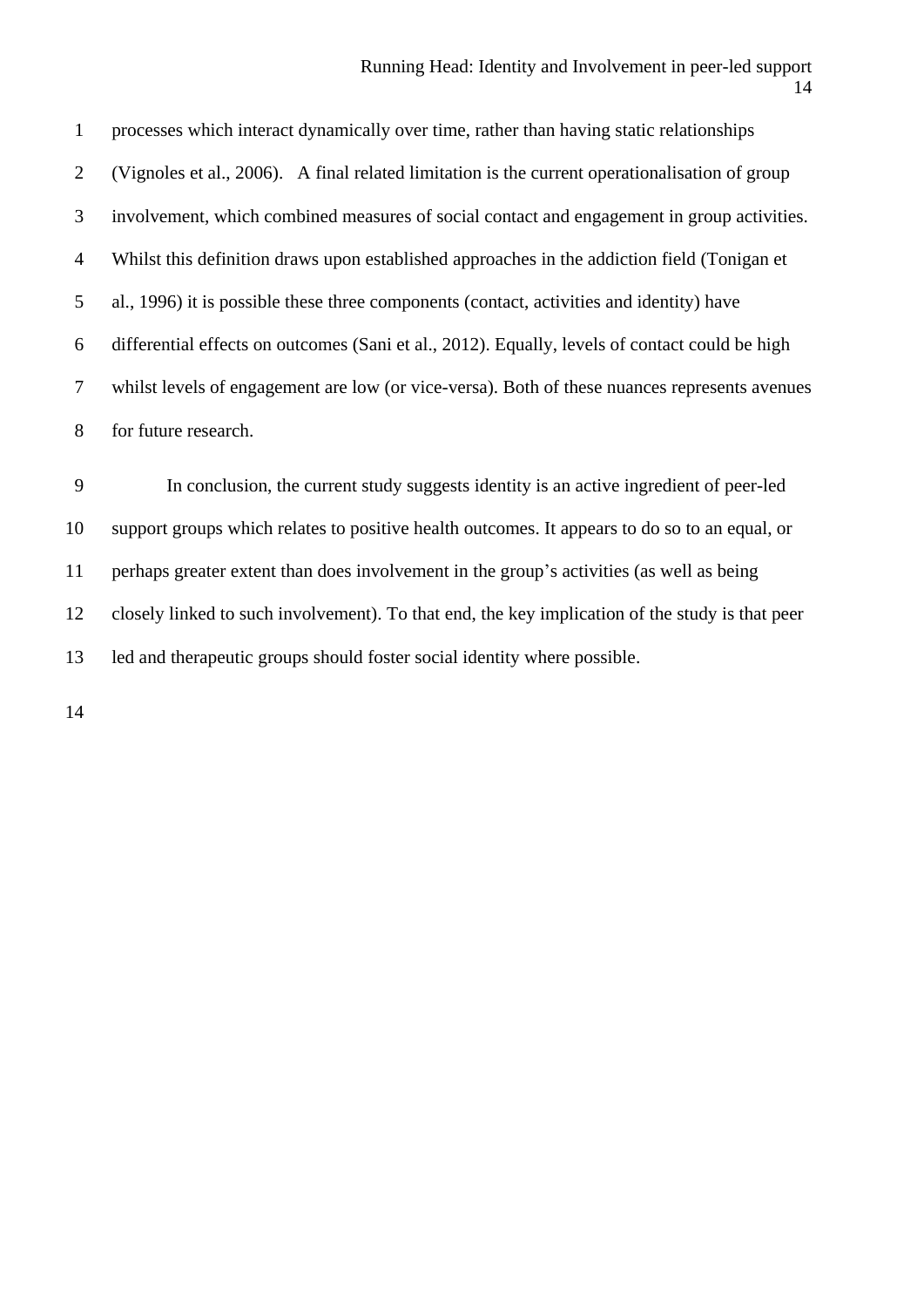| $\mathbf{1}$   | References                                                                                    |
|----------------|-----------------------------------------------------------------------------------------------|
| $\overline{2}$ | Alcoholics Anonymous (Great Britain). (2018). Interesting Statistics. Retrieved August 21,    |
| 3              | 2018, from https://www.alcoholics-anonymous.org.uk/professionals/interesting-statistics       |
| 4              | Annis, H. . (1982). Situational Confidence Questionnaire. Toronto: Addiction Research         |
| 5              | Foundation of Ontario.                                                                        |
| 6              | Asch, S. E. (1955). Opinions and social pressure. Scientific American, 193, 31–35.            |
| $\tau$         | https://doi.org/10.2307/24943779                                                              |
| $8\,$          | Becker, J. C., Wagner, U., & Christ, O. (2011). Consequences of the 2008 financial crisis for |
| 9              | intergroup relations. Group Processes & Intergroup Relations, 14, 871-885.                    |
| 10             | https://doi.org/10.1177/1368430211407643                                                      |
| 11             | Best, D., Beckwith, M., Haslam, C., Alexander Haslam, S., Jetten, J., Mawson, E., &           |
| 12             | Lubman, D. I. (2016). Overcoming alcohol and other drug addiction as a process of             |
| 13             | social identity transition: the social identity model of recovery (SIMOR). Addiction          |
| 14             | Research & Theory, 24, 111-123. https://doi.org/10.3109/16066359.2015.1075980                 |
| 15             | Borek, A. J., Abraham, C., Smith, J. R., Greaves, C. J., & Tarrant, M. (2015). A checklist to |
| 16             | improve reporting of group-based behaviour-change interventions. BMC Public Health,           |
| 17             | 15, 963. https://doi.org/10.1186/s12889-015-2300-6                                            |
| 18             | Brown, R. (2001). Group processes: Dynamics within and between groups. Oxford:                |
| 19             | Blackwell.                                                                                    |
| 20             | Buckingham, S. A., Frings, D., & Albery, I. P. (2013). Group membership and social identity   |
| 21             | in addiction recovery. Psychology of Addictive Behaviors, 27, 1132-1140.                      |
| 22             | https://doi.org/10.1037/a0032480                                                              |
| 23             | Cross, W. E., Seaton, E., Yip, T., Lee, R. M., Rivas, D., Gee, G. C.,  Ngo, B. (2017).        |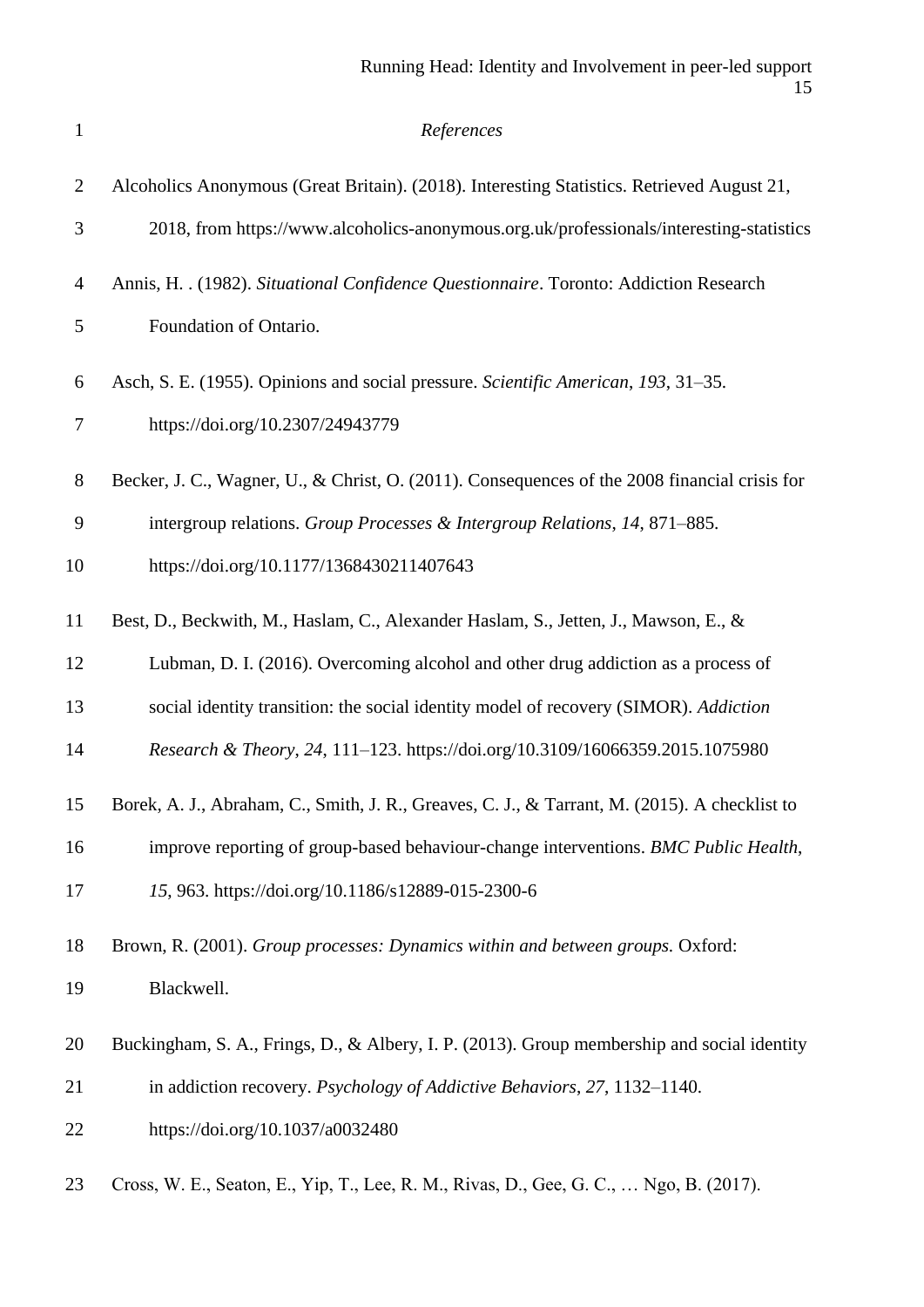- Identity work: Enactment of racial-ethnic identity in everyday life. *Identity*, *17*, 1–12.
- https://doi.org/10.1080/15283488.2016.1268535
- Cruwys, T., Platow, M. J., Rieger, E., Byrne, D. G., & Haslam, S. A. (2016). The social
- psychology of disordered eating: The Situated Identity Enactment model. *European*
- *Review of Social Psychology*, *27*, 160–195.
- https://doi.org/10.1080/10463283.2016.1229891
- Dawson, D. A., Grant, B. F., Stinson, F. S., & Chou, P. S. (2006). Estimating the effect of
- help-seeking on achieving recovery from alcohol dependence. *Addiction*, *101*, 824–834.
- https://doi.org/10.1111/j.1360-0443.2006.01433.x
- Dingle, G. A., Cruwys, T., & Frings, D. (2015). Social identities as pathways into and out of
- addiction. *Frontiers in Psychology*, *6:1795*. https://doi.org/10.3389/fpsyg.2015.01795
- Dingle, G. A., Stark, C., Cruwys, T., & Best, D. (2015). Breaking good: Breaking ties with
- social groups may be good for recovery from substance misuse. *British Journal of Social*
- *Psychology*, *54*, 236–254. https://doi.org/10.1111/bjso.12081
- Eccles, J. S., Barber, B. L., Stone, M., & Hunt, J. (2003). Extracurricular activities and
- adolescent development. *Journal of Social Issues*, *59*, 865–889.
- https://doi.org/10.1046/j.0022-4537.2003.00095.x
- Frings, D., & Albery, I. P. (2015). The social identity model of cessation maintenance:
- Formulation and initial evidence. *Addictive Behaviors*, *44*, 35–42.
- https://doi.org/10.1016/j.addbeh.2014.10.023
- Frings, D., & Albery, I. P. (2017). Developing the social identity model of cessation
- maintenance: theory, evidence and implications. In Sarah Buckingham & David Best
- (Eds.), *Addiction, behavioural change and social identity. The pathway to resilience and*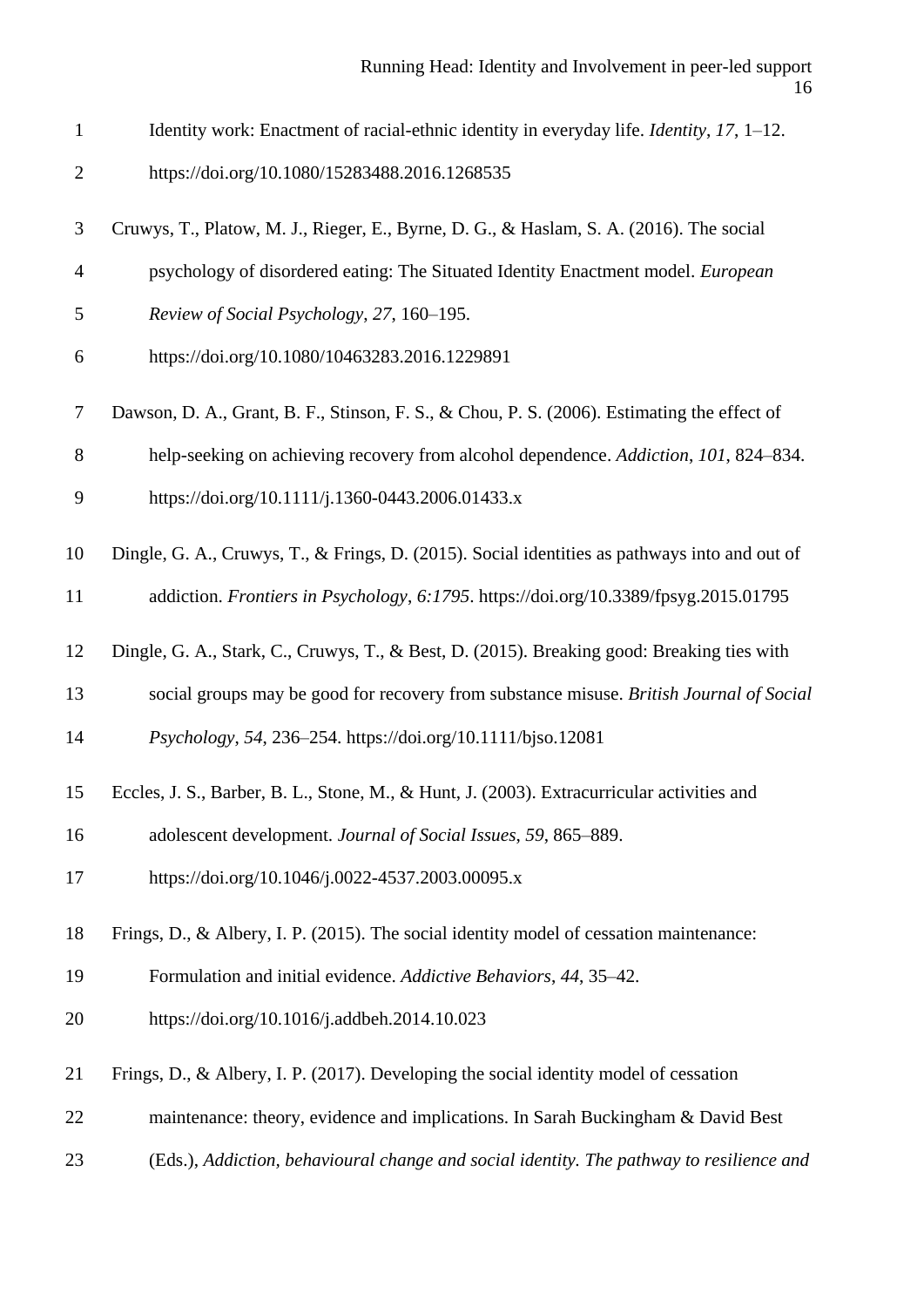| recovery (pp. 128-148). Oxon: Routledge. |  |  |  |
|------------------------------------------|--|--|--|
|------------------------------------------|--|--|--|

| $\overline{2}$ | Frings, D., Collins, M., Long, G., Pinto, I. R., & Albery, I. P. (2016). A test of the Social  |
|----------------|------------------------------------------------------------------------------------------------|
| 3              | Identity Model of Cessation Maintenance: The content and role of social control.               |
| $\overline{4}$ | Addictive Behaviors Reports, 3, 77-85. https://doi.org/10.1016/j.abrep.2016.02.003             |
| 5              | Geen, R. G. (1991). Human Aggression. Buckingham: Open University Press.                       |
| 6              | Gossop, M., Green, L., Phillips, G., & Bradley, B. (1989). Lapse, Relapse and Survival         |
| $\tau$         | among Opiate Addicts after Treatment. British Journal of Psychiatry, 154, 348–353.             |
| 8              | https://doi.org/10.1192/bjp.154.3.348                                                          |
| 9              | Gossop, M., Harris, J., Best, D., Man, L.-H., Manning, V., Marshall, J., & Strang, J. (2003).  |
| 10             | Is attendance at Alcoholics Anonymous meetings after inpatient treatment related to            |
| 11             | improved outcomes? A 6-month follow-up study. Alcohol and Alcoholism, 38, 421–426.             |
| 12             | https://doi.org/10.1093/alcalc/agg104                                                          |
| 13             | Gulliver, S. B., Hughes, J. R., Solomon, L. J., & Dey, A. N. (2006). An investigation of self- |
| 14             | efficacy, partner support and daily stresses as predictors of relapse to smoking in self-      |
| 15             | quitters. Addiction, 90, 767-772. https://doi.org/10.1046/j.1360-0443.1995.9067673.x           |
| 16             | Haggard, L. M., & Williams, D. R. (1992). Identity Affirmation through Leisure Activities:     |
| 17             | Leisure Symbols of the Self. Journal of Leisure Research, 24, 1-18.                            |
| 18             | https://doi.org/10.1080/00222216.1992.11969868                                                 |
| 19             | Haslam, C., Best, D., A. Dingle, G., Staiger, P. K., Savic, M., Bathish, R.,  Lubman, D. I.    |
| 20             | (2019). Social group membership before treatment for substance dependence predicts             |
| 21             | early identification and engagement with treatment communities. Addiction Research &           |
| 22             | Theory, 27, 363-372. https://doi.org/10.1080/16066359.2018.1537393                             |
| 23             | Haslam, S. A., Postmes, T., & Ellemers, N. (2003). More than a Metaphor: Organizational        |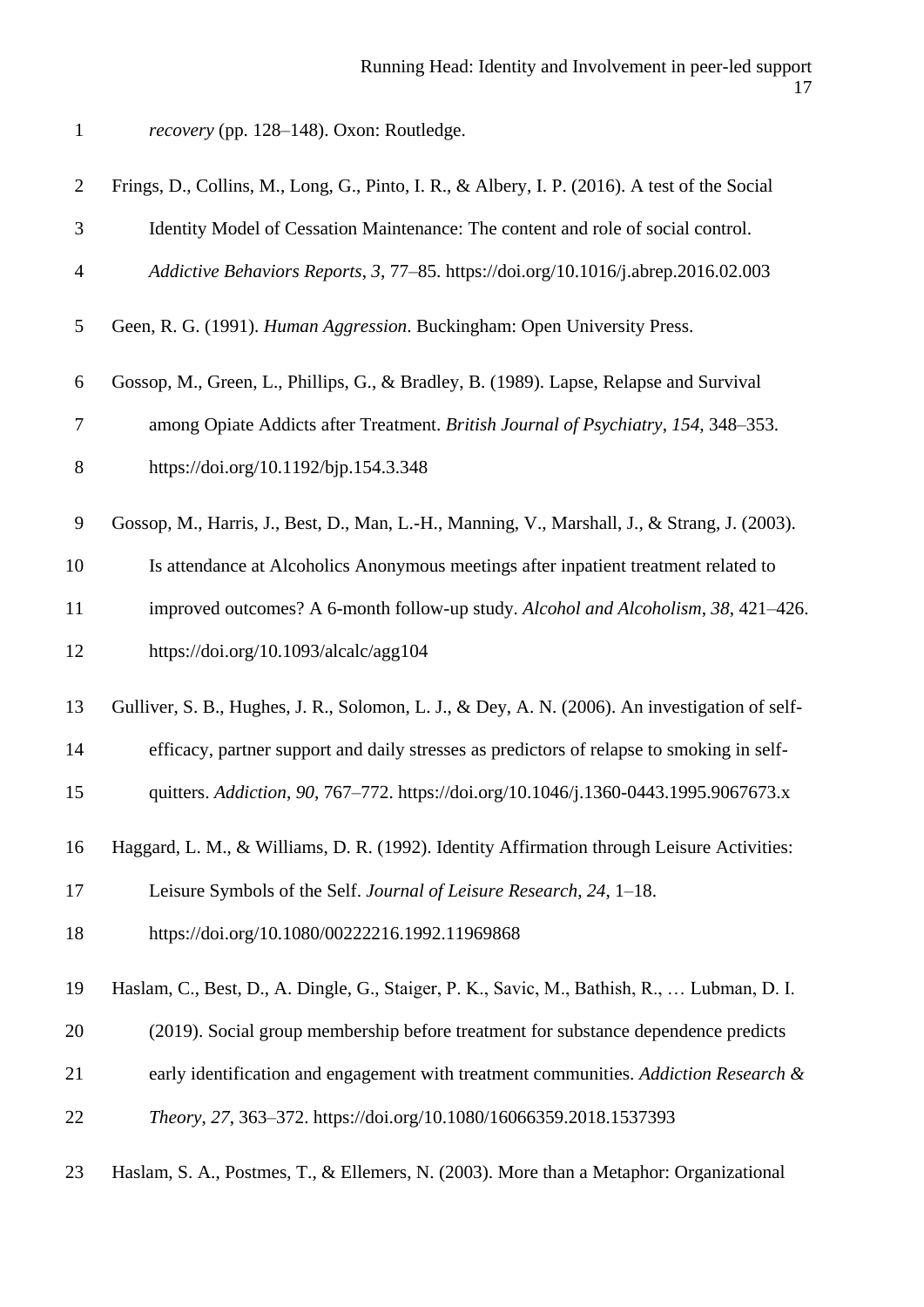- Identity Makes Organizational Life Possible. *British Journal of Management*, *14*, 357–
- 369. https://doi.org/10.1111/j.1467-8551.2003.00384.x
- Haslam, S. A., Powell, C., & Turner, J. (2000). Social Identity, Self‐categorization, and work
- motivation: Rethinking the contribution of the group to positive and sustainable
- organisational outcomes. *Applied Psychology*, *49*, 319–339.
- https://doi.org/10.1111/1464-0597.00018
- Hayes, A. (2013). *Introduction to mediation, moderation, and conditional process analysis: A regression*‐*based approach.* New York, NY: The Guildford Press.
- Humphreys, K., Blodgett, J. C., & Wagner, T. H. (2014). Estimating the efficacy of
- 10 Alcoholics Anonymous without self-selection bias: an instrumental variables re-analysis
- of randomized clinical trials. *Alcoholism: Clinical and Experimental Research*, *38*,
- 2688–2694. https://doi.org/10.1111/acer.12557
- Hutchinson, P., Cox, S., & Frings, D. (2018). Helping you helps me: Giving and receiving
- social support in recovery groups for problem gamblers. *Group Dynamics: Theory,*
- *Research, and Practice*, *22*, 187–199.
- https://doi.org/http://dx.doi.org/10.1037/gdn0000090
- Kelly, J. F., & Greene, M. C. (2014). Beyond motivation: Initial validation of the
- commitment to sobriety scale. *Journal of Substance Abuse Treatment*, *46*, 257–263.
- https://doi.org/10.1016/J.JSAT.2013.06.010
- Kelly, J. F., Stout, R. L., Magill, M., Tonigan, J. S., & Pagano, M. E. (2010). Mechanisms of
- behavior change in alcoholics anonymous: does Alcoholics Anonymous lead to better
- alcohol use outcomes by reducing depression symptoms? *Addiction*, *105*, 626–636.
- https://doi.org/10.1111/j.1360-0443.2009.02820.x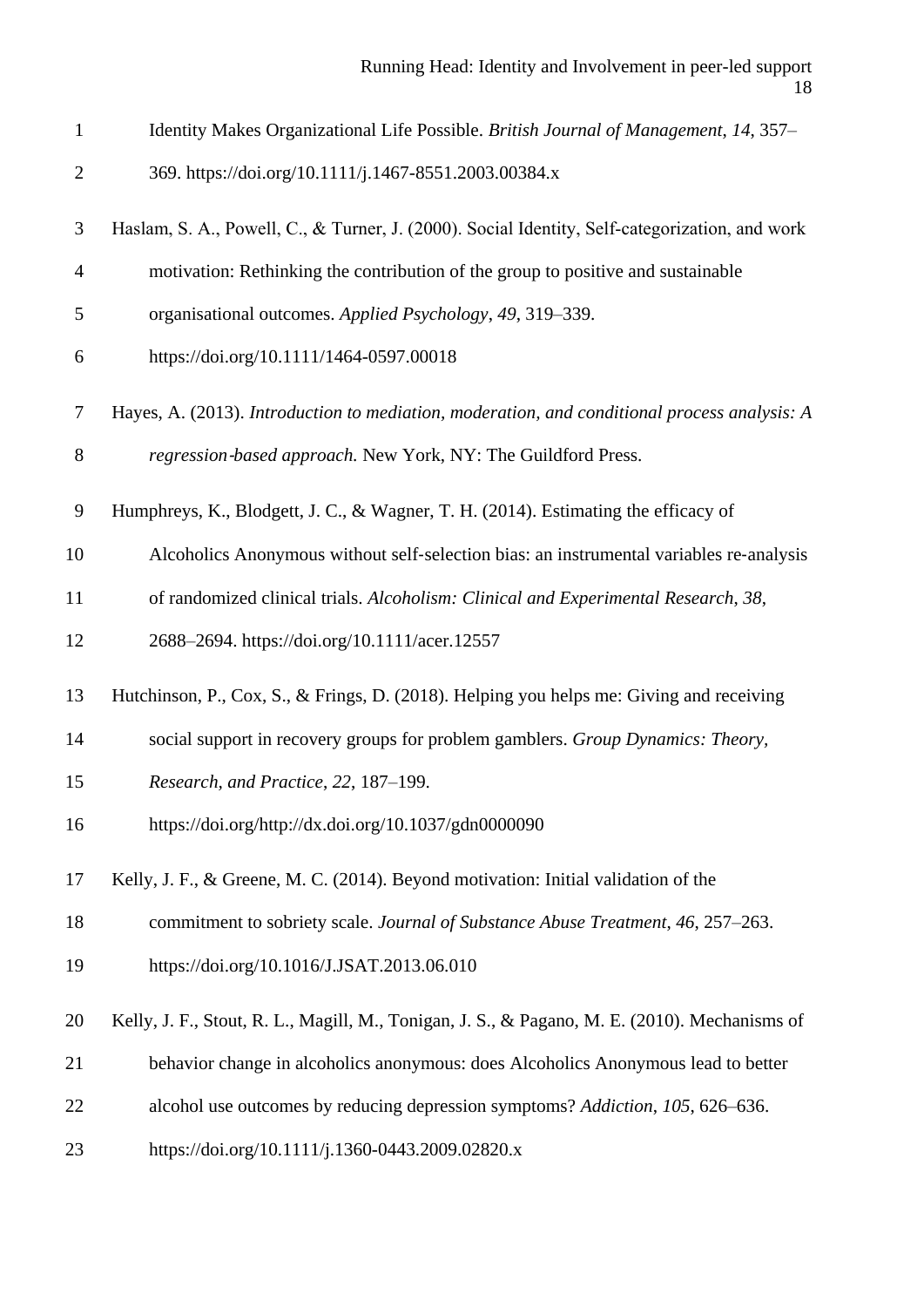| $\mathbf{1}$   | Leach, C. W., van Zomeren, M., Zebel, S., Vliek, M. L. W., Pennekamp, S. F., Doosje, B.,      |
|----------------|-----------------------------------------------------------------------------------------------|
| $\overline{2}$ | Spears, R. (2008). Group-level self-definition and self-investment: A hierarchical            |
| 3              | (multicomponent) model of in-group identification. Journal of Personality and Social          |
| $\overline{4}$ | Psychology, 95, 144-165. https://doi.org/10.1037/0022-3514.95.1.144                           |
| 5              | Marshall, S. W., Albery, I. P., & Frings, D. (2018). Who stays in addiction treatment groups? |
| 6              | Anxiety and avoidant attachment styles predict treatment retention and relapse. Clinical      |
| $\tau$         | Psychology & Psychotherapy, 25, 525–531. https://doi.org/10.1002/cpp.2187                     |
| $8\,$          | McKellar, J., Stewart, E., & Humphreys, K. (2003). Alcoholics Anonymous involvement and       |
| 9              | positive alcohol-related outcomes: Cause, consequence, or just a correlate? A                 |
| 10             | prospective 2-year study of 2,319 alcohol-dependent men. Journal of Consulting and            |
| 11             | Clinical Psychology, 71, 302-308. https://doi.org/10.1037/0022-006X.71.2.302                  |
| 12             | McKenna, K. Y. A., & Bargh, J. A. (1998). Coming out in the age of the Internet: Identity     |
| 13             | "demarginalization" through virtual group participation. Journal of                           |
| 14             | Personality and Social Psychology, 75, 681–694. https://doi.org/10.1037/0022-                 |
| 15             | 3514.75.3.681                                                                                 |
| 16             | Miller, W. R., Westerberg, V. S., Harris, R. J., & Tonigan, J. S. (1996). What predicts       |
| 17             | relapse? Prospective testing of antecedent models. Addiction, 91, 155–172.                    |
| 18             | https://doi.org/10.1046/j.1360-0443.91.12s1.7.x                                               |
| 19             | Montgomery, H. A., Miller, W. R., & Tonigan, J. S. (1995). Does Alcoholics Anonymous          |
| 20             | involvement predict treatment outcome? Journal of Substance Abuse Treatment, 12,              |
| 21             | 241-246. https://doi.org/10.1016/0740-5472(95)00018-Z                                         |
| 22             | Moos, R. H., & Moos, B. S. (2004). Long-term influence of duration and frequency of           |
| 23             | participation in Alcoholics Anonymous on individuals with Alcohol Use Disorders.              |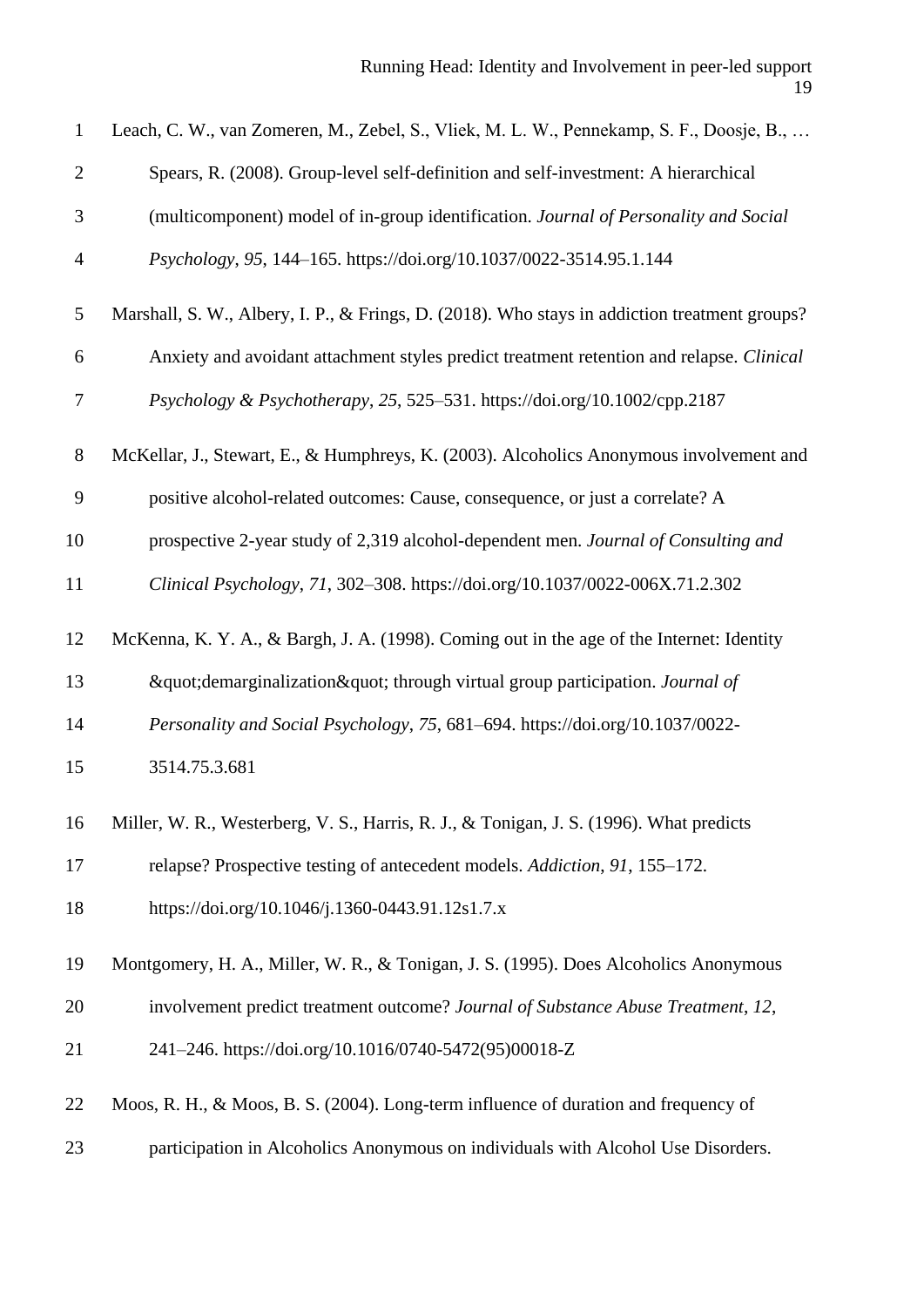- *Journal of Consulting and Clinical Psychology*, *72*, 81–90.
- https://doi.org/10.1037/0022-006X.72.1.81
- Moos, R. H., & Moos, B. S. (2006). Participation in treatment and Alcoholics Anonymous: A
- 16-year follow-up of initially untreated individuals. *Journal of Clinical Psychology*, *62*,
- 735–750. https://doi.org/10.1002/jclp.20259
- Pugh, M. J. V., & Hart, D. (1999). Identity development and peer group participation. *New*
- *Directions for Child and Adolescent Development*, *84*, 55–70.
- https://doi.org/10.1002/cd.23219998406
- Sani, F., Herrera, M., Wakefield, J. R. H., Boroch, O., & Gulyas, C. (2012). Comparing
- social contact and group identification as predictors of mental health. *British Journal of*
- *Social Psychology*, *51*, 781–790. https://doi.org/10.1111/j.2044-8309.2012.02101.x
- Scott, C. K., Foss, M. A., & Dennis, M. L. (2005). Pathways in the relapse—treatment—
- recovery cycle over 3 years. *Journal of Substance Abuse Treatment*, *28*, S63–S72.
- https://doi.org/10.1016/J.JSAT.2004.09.006
- Sheeren, M. (1988). The relationship between relapse and involvement in alcoholics
- anonymous. *Journal of Studies on Alcohol*, *49*, 104–106.
- https://doi.org/10.15288/jsa.1988.49.104
- Tajfel, H., & Turner, J. (1979). An integrative theory of intergroup conflict. In W. G. Austin
- & S. Worchel (Eds.), *The social psychology of intergroup relations* (pp. 33–47).
- Monterey, CA: Brooks/Cole.
- Tappin, D., Bauld, L., Purves, D., Boyd, K., Sinclair, L., MacAskill, S., … Cessation in
- Pregnancy Incentives Trial Team. (2015). Financial incentives for smoking cessation in
- pregnancy: randomised controlled trial. *BMJ (Clinical Research Ed.)*, *350*, h134.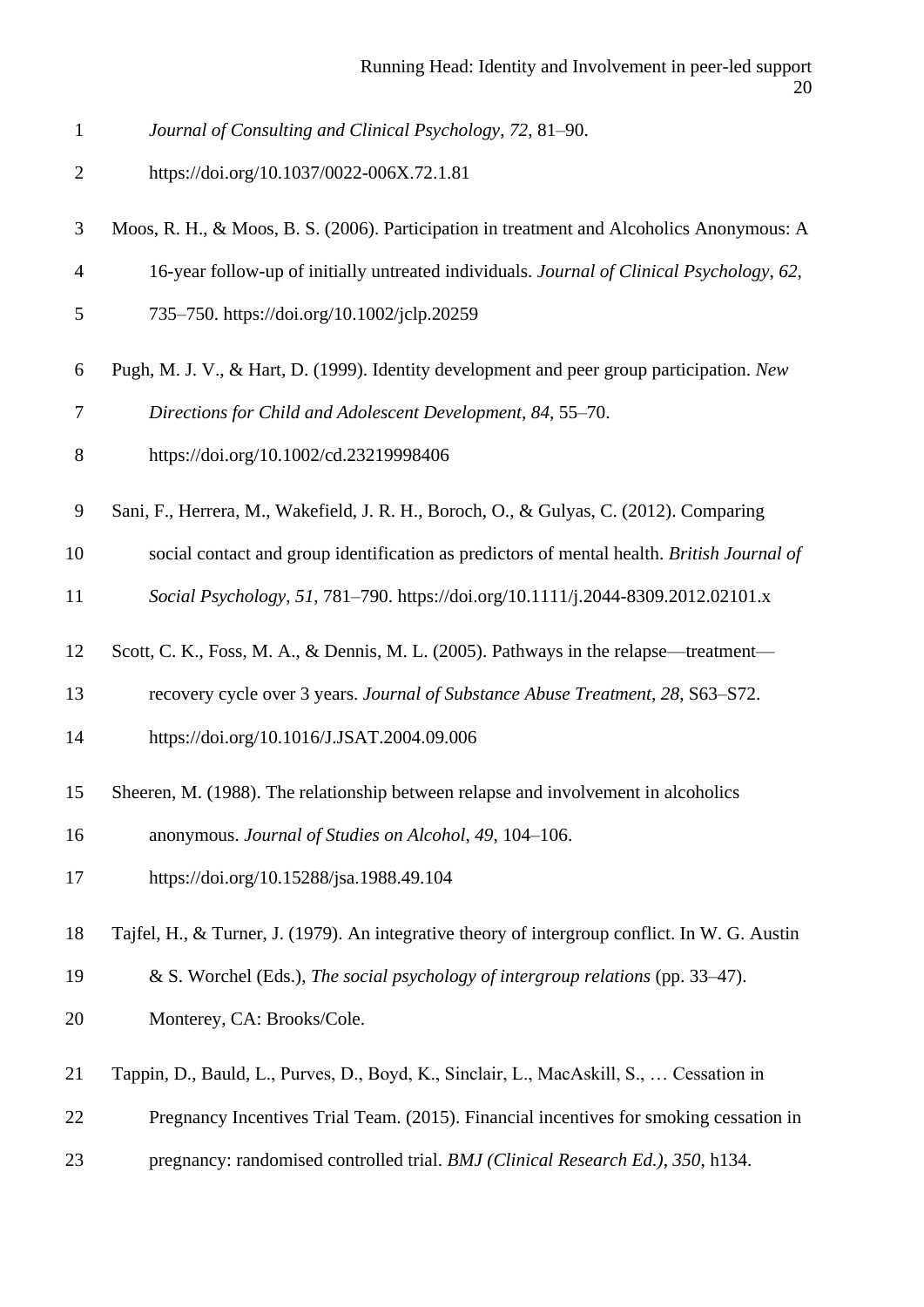# https://doi.org/10.1136/BMJ.H134

| $\overline{2}$ | Tarrant, M., Warmoth, K., Code, C., Dean, S., Goodwin, V. A., Stein, K., & Sugavanam, T.     |
|----------------|----------------------------------------------------------------------------------------------|
| 3              | (2016). Creating psychological connections between intervention recipients:                  |
| $\overline{4}$ | development and focus group evaluation of a group singing session for people with            |
| $\mathfrak{S}$ | aphasia. BMJ Open, 6, e009652. https://doi.org/10.1136/bmjopen-2015-009652                   |
| 6              | Tonigan, J. S., Connors, G. J., & Miller, W. R. (1996). Alcoholics Anonymous involvement     |
| $\tau$         | (AAI) scale: Reliability and norms. Psychology of Addictive Behaviors, 10, 75–80.            |
| $8\,$          | https://doi.org/10.1037/0893-164X.10.2.75                                                    |
| 9              | Turner, J. (1982). Towards a cognitive redefinition of the social group. In H. Tajfel (Ed.), |
| 10             | Social identity and intergroup relations (pp. 15-40). Cambridge: Cambridge Univeristy        |
| 11             | Press.                                                                                       |
|                |                                                                                              |
|                | Turner, J. C., Hogg, M. A., Oakes, P. J., Reicher, S. D., & Wetherell, M. S. (1987).         |
| 13             | Rediscovering the social group: A self-categorization theory. Basil Blackwell.               |
|                | Vignoles, V. L., Regalia, C., Manzi, C., Golledge, J., & Scabini, E. (2006). Beyond self-    |
| 15             | esteem: Influence of multiple motives on identity construction. Journal of Personality       |
| 12<br>14<br>16 | and Social Psychology, 90, 308-333. https://doi.org/10.1037/0022-3514.90.2.308               |
| 17             | Wolff, N., von Hippel, C., Brener, L., & von Hippel, W. (2015). Implicit identification with |
| 18             | drug and alcohol use predicts retention in residential rehabilitation programs.              |
| 19             | Psychology of Addictive Behaviors, 29, 136-141. https://doi.org/10.1037/adb0000004           |